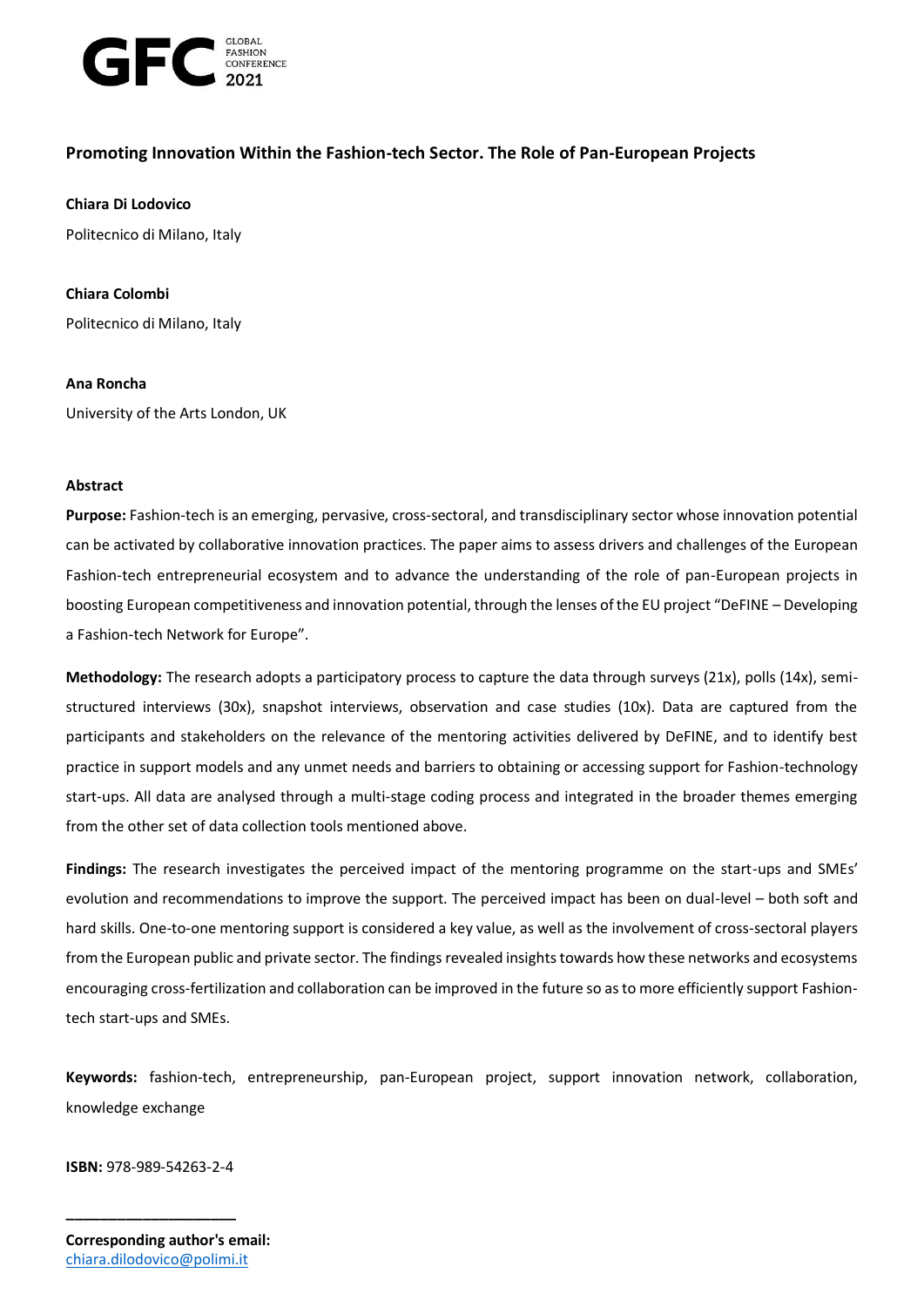#### **1. The transdisciplinary and pervasive nature of Fashion-tech**

In respect to other industries, the Textile and Apparel industry (from now broadly defined as "Fashion industry") has been slowly evolving integrating emerging technologies along the value chain. The case of fashion e-commerce is an example of such statement. The first online fashion retail platforms, born at the beginning of 2000s, were:

> *visually unappealing, technically incompetent, functionally frustrating, and lacking aesthetic pull or interactive capability failed to seduce. They were, at best, little more than additional distribution channels: computerised catalogues that neither enticed nor excited consumers. Compounded by media dot-bust theories which suggest that some sectors (notably fashion) simply are not suited to the web, on-line fashion, it seemed, faced an uphill struggle.*  (Crewe, 2013: 764)

It took several years for fashion brands to understand the potentials of the World Wide Web. Nevertheless, with the advent of Web 2.0, the interaction between companies and users started witnessing profound changes driven by bottom-up dynamics. Thanks to the democratization of personal computers and the rise of blogs, forums, and social networks, consumers were being enabled by digital technologies to generate knowledge, producing and sharing content within online communities. In other words, digital developments have given voice, knowledge and power to broader and more diverse groups of consumers (Crewe, 2013). In this "Knowledge Economy" (Brand & Rocchi, 2013) fashion brands progressively needed to equip themselves to capture the intrinsic value of usergenerated knowledge, co-creating value through interactions and dialectical relationships with increasingly active and aware consumers (Prahald & Ramaswamy, 2004). Almost twenty years after, this co-creation process is marking its peak thanks to the spread of mobile-based social networks powered by Artificial Intelligence (AI), Big Data, Augmented Reality (AR) features, enabling fashion brands to develop market intelligence strategies.

AI, Big Data, and AR are some of the "radical technologies" (Greenfield, 2017) promising to profoundly change all disciplines, economies, and industries, as well as the way people live, produce and consume. The list further includes Internet of Things (IoT), Cloud Computing, Radio Frequency Identification (RFID) & Near Field Communication (NFC) technologies, 3D Scanning and 3D Modelling, Wearable Technologies, Digital and Bio Fabrication, Robotics, Augmented, Virtual, and Mixed Reality, Blockchain, and Cryptocurrencies. Klaus Schwab (2015), Executive Chairman of the World Economic Forum, defines this paradigm shift "Forth Industrial Revolution", as the upgrade of the Third Industrial Revolution based on electronics and Internet Communication Technologies (ICTs), where the blending and combination of emerging technologies generate cyber-physical systems where physical, digital, and biological boundaries fade (Schwab, 2016).

The fashion system, as a socio-cultural, and industrial global phenomenon, is being inevitably impacted by the introduction of these disruptive technologies along the whole value chain. Many scholars and industry experts are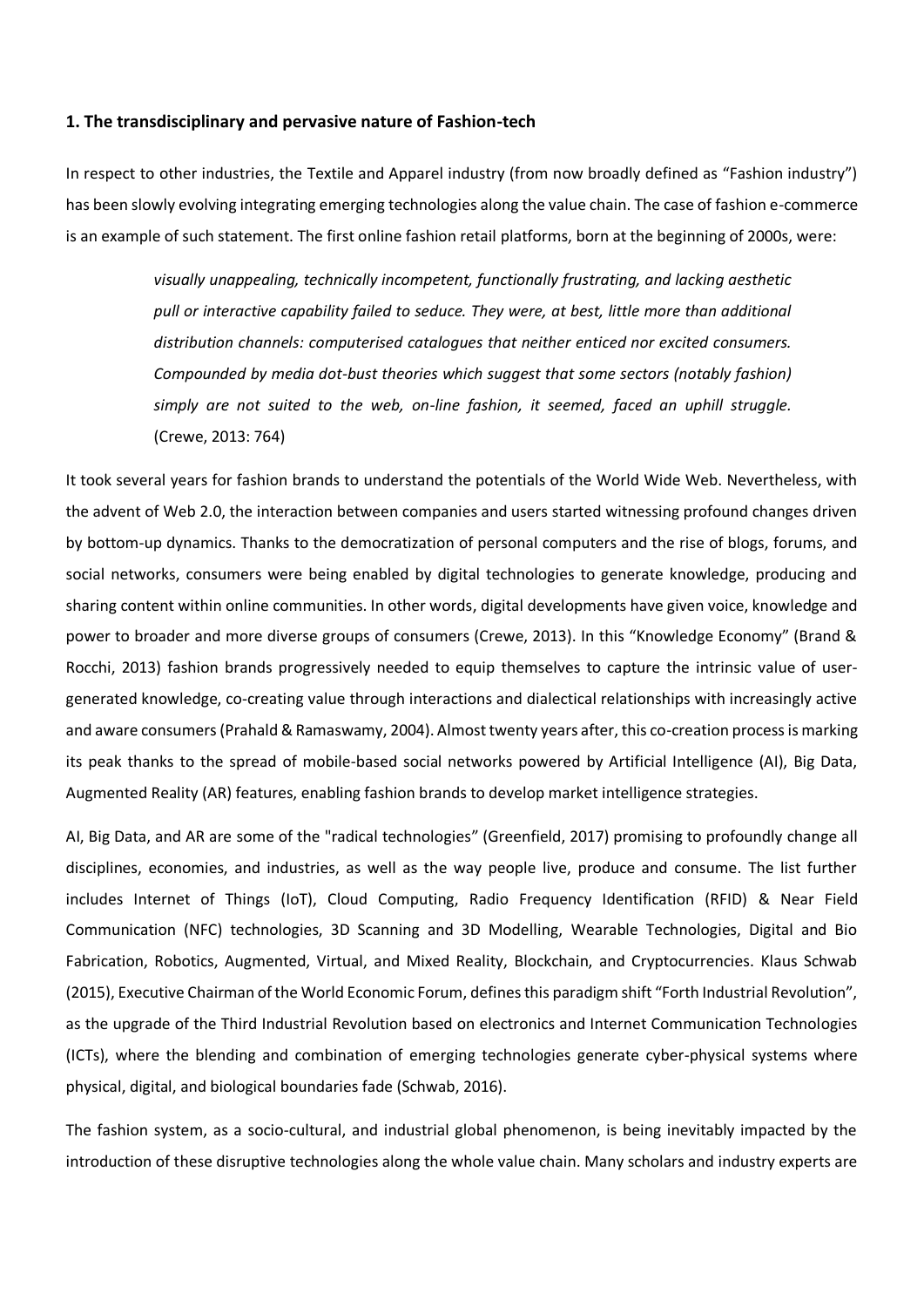investigating short-term opportunities and long-term effects deriving from their integration within the fashion industry. While few scientific studies and industry reports provide a broad overview of digital transformation developments in the textile and apparel industry (Bertola & Teunissen, 2018; CB Insights, 2018; Noris et al., 2021; Nobile, 2021), several studies assume a technology-specific approach, providing in-depth insights on technologies applications, advantages, limits, and implementation hurdles. Scholarly contributions illustrate and discuss the applications of AI methods in design and manufacturing processes, marketing and communication, and distributions (Giri et al., 2017; Luce, 2018); the potentials and impacts of e-textiles, smart wearables and IoT-based garments on business models (Fernández-Caramés & Fraga-Lamas, 2018); motives, employment and implementation of AR and VR technologies in physical/online retailing (Bonetti et al, 2018); opportunities and difficulties of integrating RFID technologies in fashion and apparel retail management solutions, from logistics to customer-brand relationships (Nayak,et al., 2015, Rizzi et al., 2016) and advantages, implementation hurdles and impact of IoT, blockchain technology and smart contracts for transparency, traceability and IP management (Yanisky-Ravid & Monroy, 2020).

Albeit the above list is far from being exhaustive, it demonstrates the willingness of academic community to deeply comprehend and anticipate, when possible, how these emerging technologies will affect fashion industry's practices before they reach mainstream applications. Similarly, the industry report "The Future of Fashion. From Design to Merchandising, How Tech is Reshaping the Industry" (2018) curated by the tech market intelligence platform CB Insights envisions future trends and identify the sector frontrunners, leveraging several descriptive cases of pilot and running projects from Fashion-tech early adopters. AI-powered fashion designers and brands, algorithms predicting style trends, sustainability-driven material innovation, on-demand and personalised apparel making systems, automated warehouses, blockchain-enabled end-to-end digital histories of inventories, VR mirrors in dressing rooms, digital stylists, virtual fashion, and an array of other innovations are presented to prove how technology can automate, personalise, and speed up the fashion industry.

Finally, Bertola & Teunissen's (2018), referring to it as "fashion 4.0", offer one of the seminal works framing a systemic architecture of Fashion-tech. The scholars propose an extended concept of Industry 4.0 applied to the textile and apparel industry and develop a multi-layered tripartite model where "smart products", "smart factories", and "smart networks" are intimately intertwined with the diverse stages of the traditional fashion value chain and disruptive technologies, enabling the actualisation of I4.0 design principles: decentralization, modularity, interoperability, real-time capabilities, virtualization, and service orientation. Bertola & Teunissen (2018) conceive their architectural model as a guide to perform a deeper analysis of emerging practices innovating the field and as a support for the detection of adoption criticalities and slowness.

This scenario offers a glimpse at the complexity and fragmentation of the Fashion-tech sector. Even though its unanimous definition is still missing, due to its breadth, the awareness of its pervasiveness is widely shared. Residing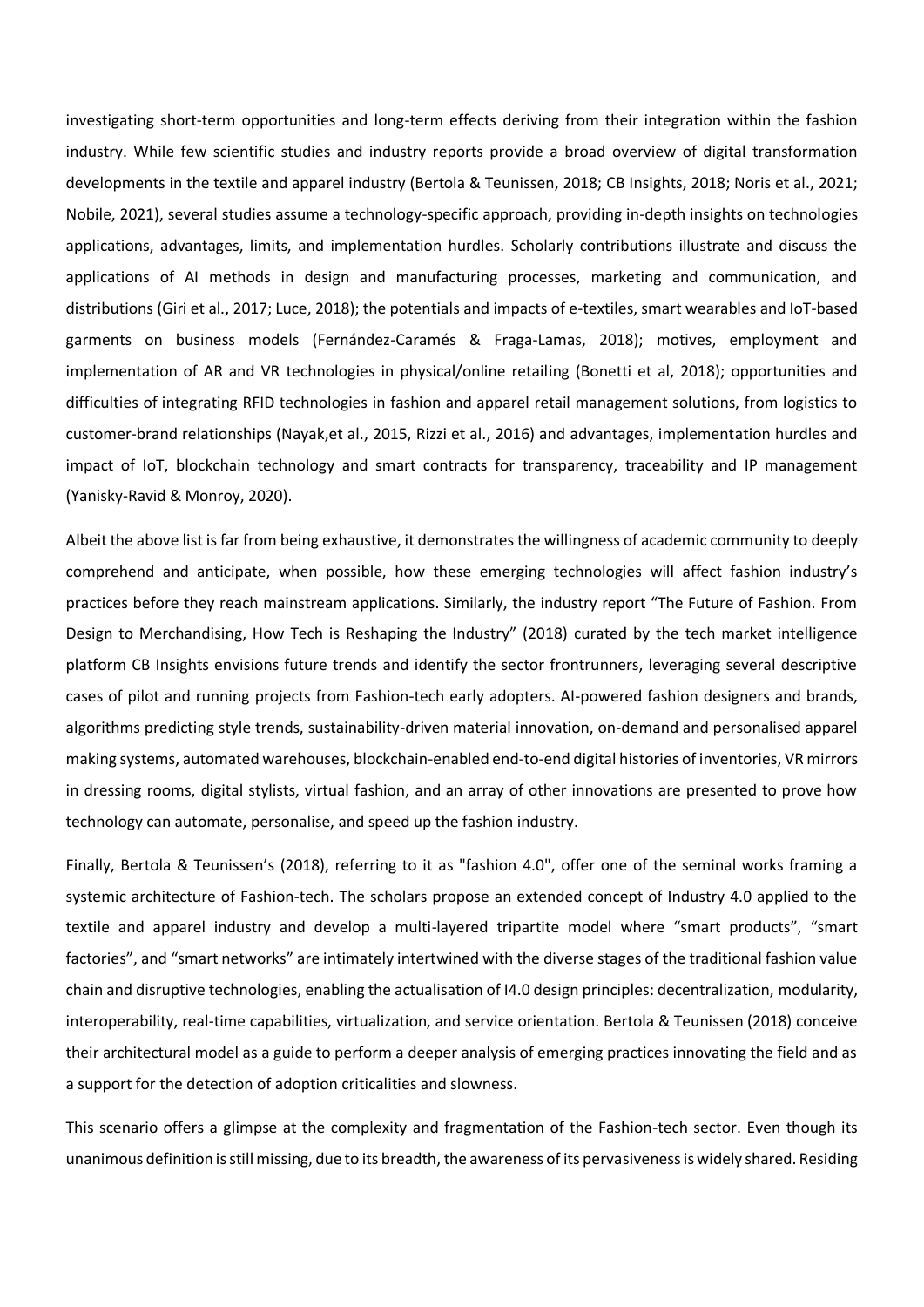at the crossroad of computer science, engineering, social and behavioural sciences, entrepreneurship, user experience, design, and arts, its boundaries are constantly redefined as experiences are shared and explored. The fashion industry has only just begun to unleash the potential of Fashion-tech concepts, as Bertola and Teunissen (2018: 12) state:

> *These are only few cases of the ongoing transformation dynamics but they well represent a growing phenomenon which should be taken into account while drafting the future of fashion system. [...] the enabling ecosystem is in place and young designers and entrepreneurs are moving enough quickly to support the idea that the real radical transformation towards more sustainable, consistent, and efficient models, will not necessarily come from the already established "fashion colossi".*

Indeed, bridging the well-known Fashion Industry and Technology Industry, Fashion-tech is giving rise to transdisciplinary, cross-sectoral, and collaborative experimental and entrepreneurial paths. In the next lines, the interplay of "fashion and tech colossi" with the ecosystem of young, agile, and resilient players will further reveal the collaborative and cross-sectoral nature of Fashion-tech, where partnerships, networks, and knowledge exchange enable to tackle current and future challenges of the sector.

### **1.1 Knowledge Exchange at the basis of Dynamic Innovation Systems**

In the context of a dynamic innovation system, knowledge is created through the exchange between the institutional components of each stakeholder (R&D, policymaking), from mutually beneficial relationships and from sharing their functional expertise in social, cultural, technical and entrepreneurial domains (Mitra and Edmondson 2015). In the technology sector particularly, the dynamic nature and collective approach is beneficial to exchange knowledge of concepts, methods, techniques, research outputs and practitioner findings. In the world of new technology, being able to gather and promote a constant shuttling of ideas, resources and talents from and between different types of organisations is key. This largely impacts the creation of value in the fashion industry, with technology driving new communication channels, processes, and ways of working, enabling better use of resources and economic growth.

As such, knowledge exchange can be defined as "*a set of activities, processes and skills that enable close collaboration between universities and non-academic partners to deliver commercial, environmental, cultural and societal benefits, opportunities for students and economic growth"* (Macmillan et, cited in Lavinas KE report).

Undoubtedly, knowledge exchange projects are increasing being used as an important vehicle to support the growth of emerging multi-disciplinary business sectors, such as fashion and technology, where product and process innovation is endemic. It appears as opportunities to develop diverse sources of innovation, derived from the crossboundary exchange of knowledge. However, there is a lack of understanding of how this unfolds in practice and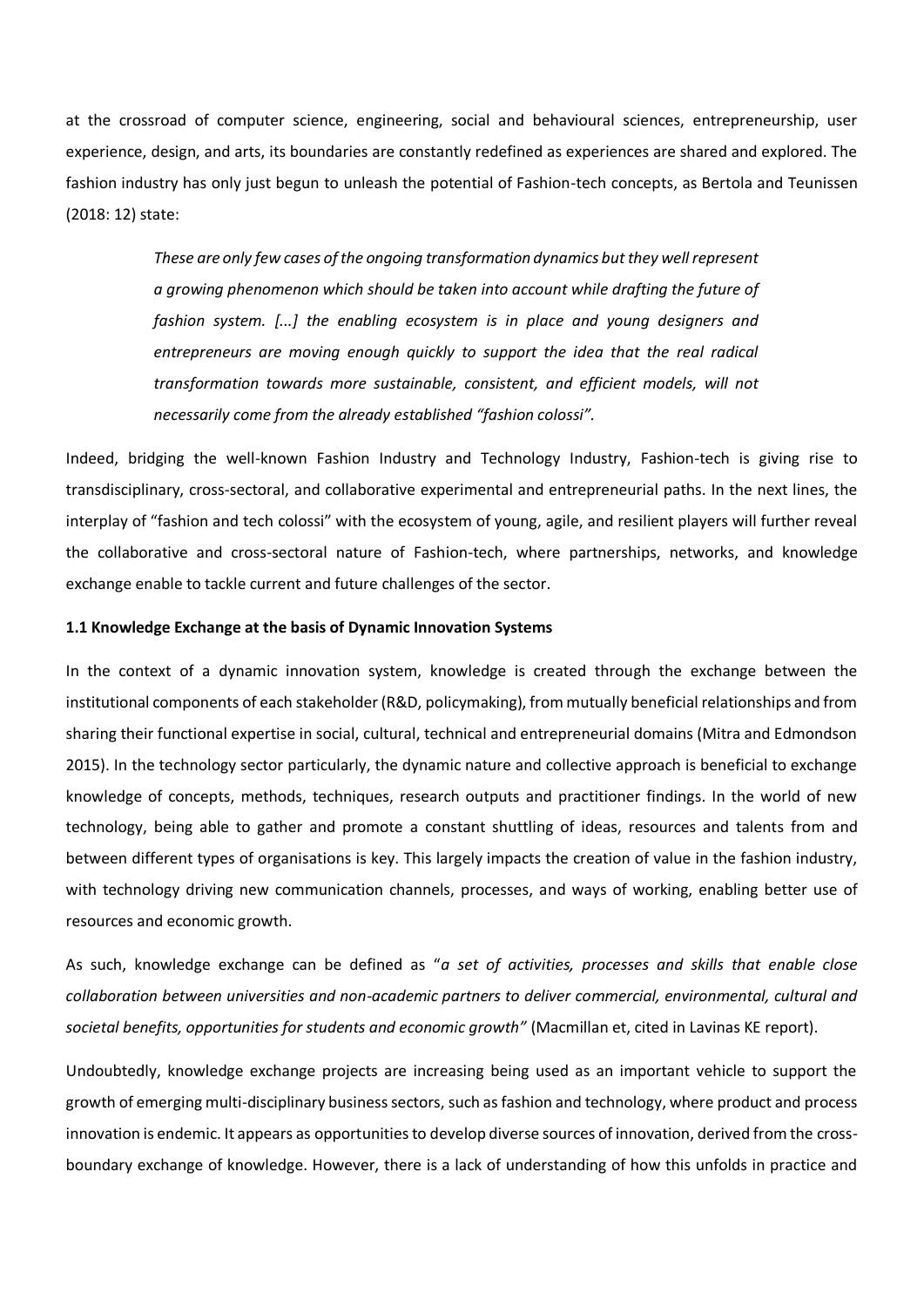few useful models for researchers to capture how knowledge exchange works in a community or a business sector (Ward, Smith et al. 2012). Hence why knowledge exchange is not only a complex process, but also largely dependent on the context (Bierly, Kessler et al. 2000, Nonaka, Toyama et al. 2000). The EU offers a solid explanation of the learning process in knowledge exchange projects and programmes as well as its purpose and benefits for the wider community. It encompasses the emerging Fashion-technology network in Europe as well as the related fashion and design industries.

> *'Evaluation is an intensive-learning exercise in so far as lessons learned from experience can be capitalised on, and knowledge acquired can be transferred and reused by actors who have no direct link with the evaluated intervention. In this context the identification of good practices and transferable lessons is a key step'. (DeFINE, 2021)*

As such, it is important that the impact assessment of the EU Project DEFINE provides constructive, informative, and practical knowledge that is useful and transferrable for different members of the Fashion-technology community to leverage the adoption and fostering of dynamic innovation.

## **1.2 Collaborative innovation boosting the Fashion-tech sector**

In a rapidly changing and competitive environment, companies must achieve high performance level, develop innovative solutions, be reactive to the market demand. To innovate and meet these requirements and developing new solutions for existing and future challenges, companies need to join forces with established and emerging actors owning complementary skills and competences, high level of agility and resilience (Ivascu et al., 2016; Camarinha-Matos, 2009). This collaborative effort is partially due to the necessity of leveraging knowledge exchange to fill the in-house skills gap, for competitiveness and reputation reasons (Ivascu et al., 2016), as well as to address technology integration hurdles and explore inedited opportunities. Research across the latest partnerships in the sector proves collaborative innovation (Esposito, 2015) to be a fast-developing area and key organizational paradigm (Camarinha-Matos, 2009) in the Fashion-tech field. In this paragraph, descriptive cases guide the analysis of collaboration typologies currently experimented by players willing to claim a role in the Fashion-tech industry. The interplay among fashion and tech colossi, start-ups, academic institutions, business support organisations and policymakers is analysed and labelled in order to visualize collaborative models and connected opportunities.

## *Technology colossus affirming itself as Fashion-tech pioneer*

**FASHION COLOSSUS -**TECH COLOSSUS -- i.e. Google's Project Jacquard, Fitbit acquisition, Project Muze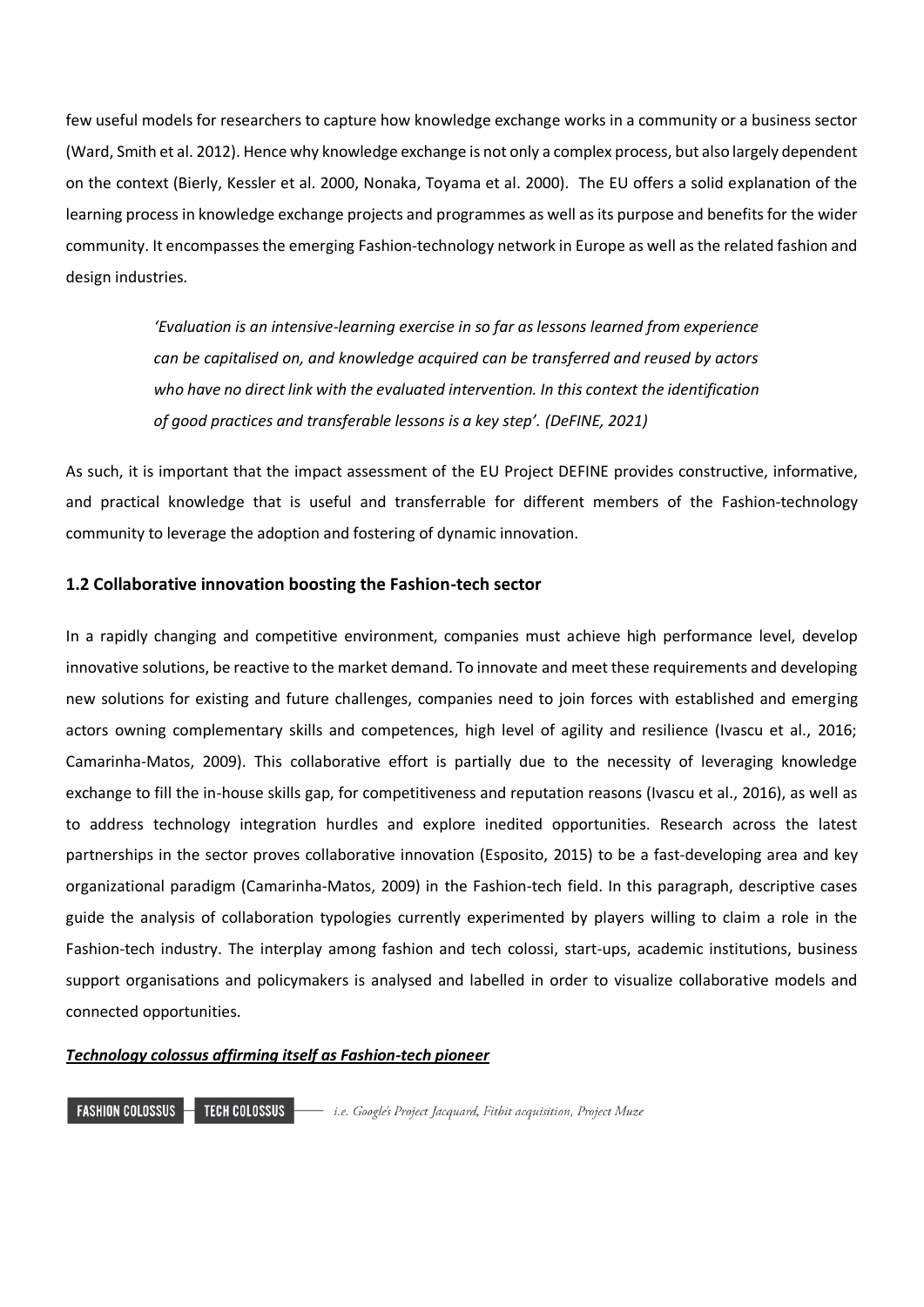One of the exemplar pioneers of the Fashion-tech industry is Google. The tech giant is step by step entering the fashion realm with frontrunning projects covering user-driven AI fashion design systems, wearable technologies for wellness and lifestyle, retail tech, and trend forecasting, building numerous collaborations with relevant players of the sector. Since 2015, Google's Advanced Technology and Products (ATAP) group has partnered with Levi Strauss & Co. to develop Levi's Trucker Jacket empowered with Google's Jacquard technology allowing users to control their smartphone through simple hand gestures on the jacket cuff, thanks to a touch-sensitive fabric and a Jacquard Tag: a rechargeable mini device, equipped with Bluetooth and LED. This collaboration led Google to partner with other fashion brands (Samsonite, Adidas, and Saint Laurent) *"to integrate connectivity and digital experiences directly into their products" (Google, NA)*. While the success of these devices isn't clear yet, Google's smartwatch operating system "Wear OS" found its place on smart watches branded by Michael Kors, Tag Heuer, Montblanc, and Diesel. In addition to this, in January 2021, the company announced the completion of acquisition procedures to acquire the successful wearable-tech firm Fitbit in Google's portfolio. From the retail point of view, the tech colossus developed the experiment "Project Muse" in collaboration with Zalando (2016/2017), an AI-driven fashion design process. The project trained a neural network to understand colours, textures, style preferences, and other aesthetic parameters, derived from Google's Fashion Trends Report and Zalando's sales data, and used an algorithm to create styles based on users' interests and aligned with the style preferences recognized by the network. While the pilot project demonstrated current limits of this technology, it proves once again the tech company's desire to affirm its relevance as interlocutor of excellence for fashion high-end brands and retail firms.

#### *Exploring Fashion-tech potentials through academia-industry partnerships*



While academia-industry partnership between fashion firms and fashion design schools is a well-known and longlasting partnership model, recent experiences are showing growing interests from tech giants, as Microsoft and IBM, in replicating this solution.

For example, in 2019, the tech colossus Microsoft teamed up with Fashion Innovation Agency and Digital Learning Lab at the London College of Fashion launching "Accelerating Future of Fashion". The project aimed at inspiring young designers to respond to modern-day issues, designing new solutions for fashion design, advertising, and retail, experimenting with Microsoft's up-to-date Mixed Reality, Artificial Intelligence, and Internet of Things technologies. The resulting projects ranged from the adoption of Machine Learning to reduce waste generated during pattern-cutting; smart fitting rooms personalizing the consumer journey; mixed reality collaborative design platform; to activewear as a tool for athlete recovery and rehabilitation. Similarly, the tech giant IBM joint forces with the American fashion brand Tommy Hilfiger, part of the PVH group, and DTech Lab at the Fashion Institute of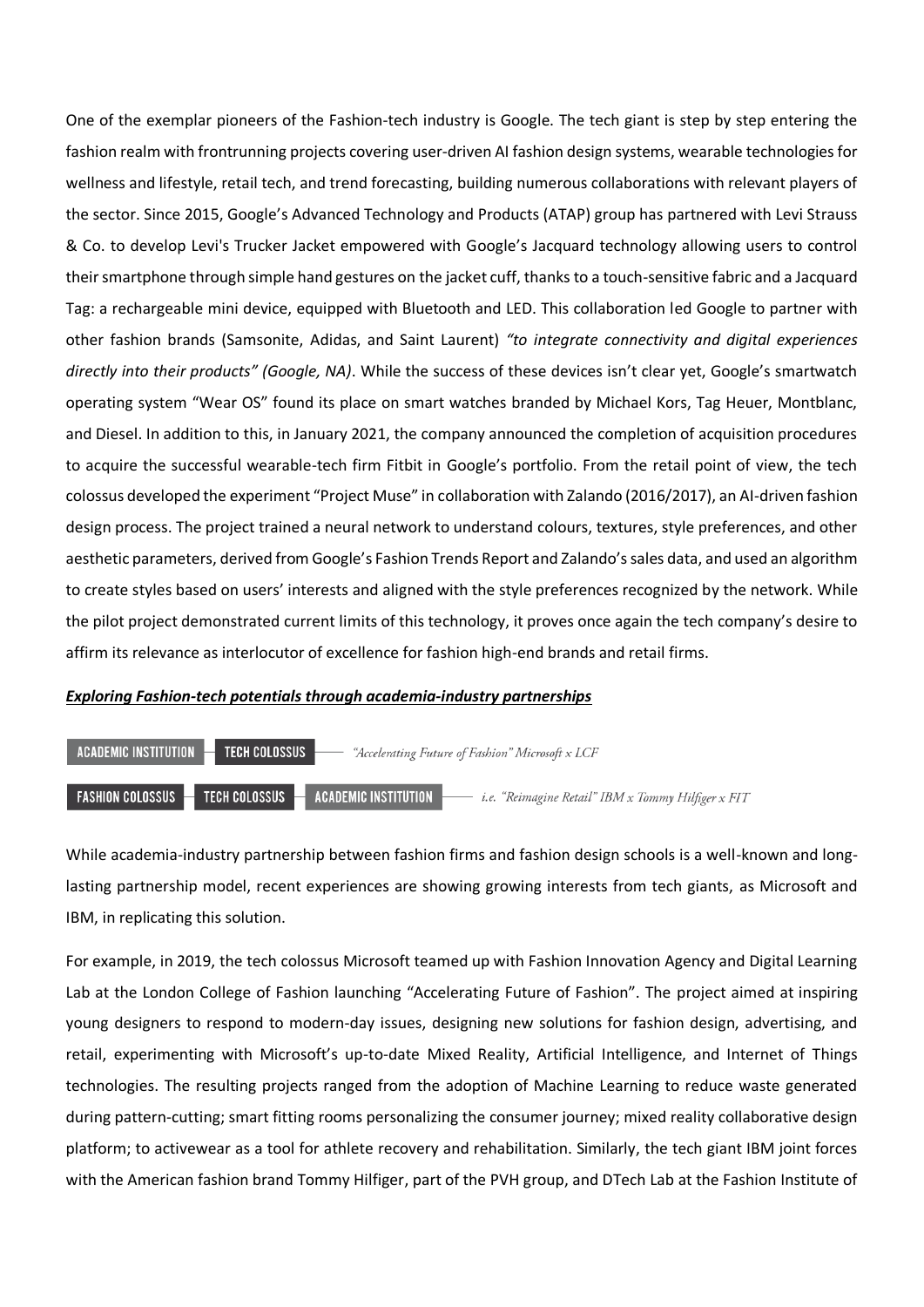Technology - New York to explore opportunities for tech-informed inspiration in the project "Reimagine Retail". By combining IBM research AI tools and Hilfiger's runway and product pictures, students experimented with AI systems to decode real-time industry trends and customer's emotional bond with the fashion company's products. The knowledge captured from the AI tool informed back the decision-making process of the designers, reframing the emerging findings into patterns, silhouettes, colours, and styles as inspiration to design the collection. Due to the success of "Reimagine Retail", FIT and IBM are taking the cooperation further exploring opportunities such as the integration of IBM's AI within the DTech Lab's tools to foster novel collaboration with fashion companies, as well as within the didactic offer to enhance students' curricula, and to develop joint research programmes. Academia-Industry partnerships involving fashion design and business universities, tech and fashion industry experts are providing safe space for experimentation and prototyping of Fashion-tech innovations and inedited solutions without necessarily stepping into market pressure mechanism.

#### *Forward fashion with industry-start-up collaborations*

| <b>FASHION COLOSSUS</b> $\rightarrow$ <b>TECH START-UP</b> $\rightarrow$ "Afterworld" Dimension Studio x Balenciaga<br>$1 - 2 - 3 - 2 - 1$ |                                                                                                                                            |
|--------------------------------------------------------------------------------------------------------------------------------------------|--------------------------------------------------------------------------------------------------------------------------------------------|
| .                                                                                                                                          | <b>FASHION COLOSSUS</b> $\rightarrow$ FASHION-TECH START-UP $\rightarrow$ "Makinstrides Competition" Karlie Kloss x Adidas x The Fabricant |

To face newcomers and industry disruptors, collaborating with start-ups is increasingly conceived a source of innovation for several large corporations (Kohler, 2016). These small and agile players are often considered more innovative than established companies (Criscuolo, Nicolaou & Salter, 2012) as they launch new products and services and experiment with novel business models disrupting established markets (Roessler & Velamuri, 2015). An emblematic example of industry-start-up collaboration is the project "Afterworld: The Age of Tomorrow", developed by the luxury brand Balenciaga in partnership with the tech start-up Dimension Studio. The project is a multi-platform immersive game disclosing Balenciaga's Fall 2021 collection, fusing volumetric capture and video gaming, completely rethinking the catwalk show system. The players discover the collection thanks to fifty virtual characters part of an interactive journey across mythological pasts and projected futures of Balenciaga's world. Despite the case Balenciaga-Dimension Studio reproduces a company-supplier dynamic, it shows how gamification can innovate fashion industry traditional practices, like catwalk shows, both from a technological and brandcustomer relationship perspectives. In fact, players are invited to actively participate in the multi-platform game, being a constitutive part of the creation of value. Another interesting case is the "Makinstrides competition", an open innovation challenge launched by the sportwear company Adidas, the supermodel Karlie Kloss and the Fashion-tech start-up The Fabricant. In 2020, the three players worked together to digitize the Wind.RDY Parka Jacket from the Adidas x Karlie Kloss collection and publicly released its 3D model to the community to let users design their own version. The twenty best designs were selected and auctioned via blockchain technology, with 50% reward to the creator and 50% donated to Karlie Kloss's non-profit foundation. The collaboration and the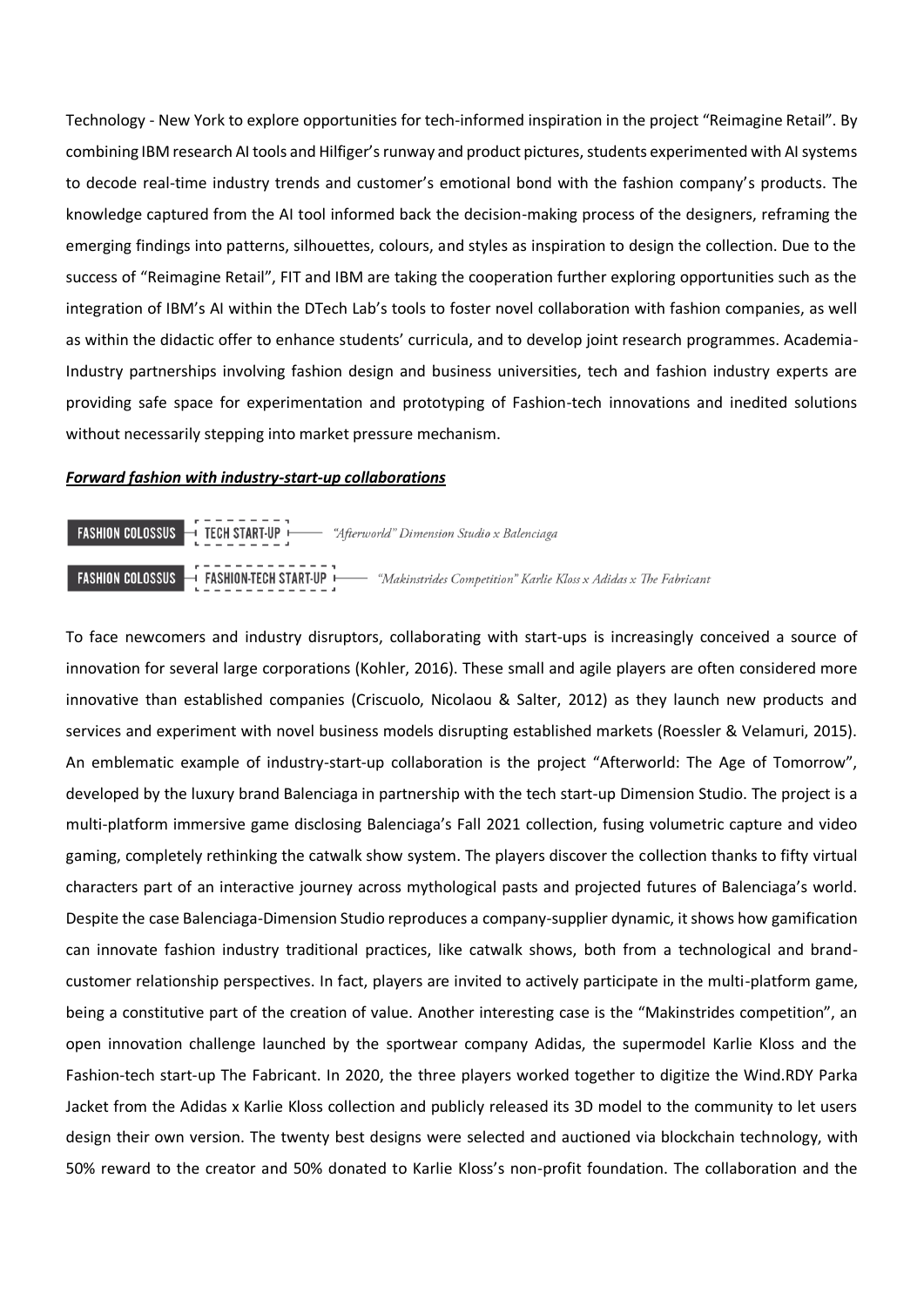crowdsourcing strategy brought diverse benefits to the project's stakeholders from higher reputation to the discovery of new talents and innovation potentials of virtual fashion in the design and communication spheres.

### *In-corporating fashion-tech innovation*



Corporate accelerators are considered as tool for innovation management (Weiblen & Chesbrough, 2015) built on collaborative innovation and on the entrepreneurial and innovative nature of start-ups. So far, only a few fashion industry corporates have started to establish their own corporate acceleration programmes. The LVMH group and the technology platform for luxury retail Farfetch exemplify this practice. Since 2017, each year, LVMH acceleration programme "La Maison des Startups", located in Paris at the co-working hub Station F, offers 50 international startups dedicated support to co-create product, service, and market innovation. The most promising solutions gain privileged access to the group's ecosystem made of 70 brands and subsidiaries. The selection of entrepreneurs is driven by a multi-sectoral approach, in consideration of the various luxury segments of the holding's portfolio. Similarly, the global platform Farfetch – here defined a "Fashion-tech colossus" – in 2018 launched its corporate acceleration programme "Dream Assembly", with a narrower focus on fashion and retail, a shorter duration, and a smaller gathering in respect to the previous example. The seven-week acceleration programme, today at its fourth cohort of participants, provides networking opportunities and visibility with industry players, technological and business tailored support, leveraging its wide network of industry experts, luxury brands, and Venture Capitals.

### *Specialist approaches seeding Fashion-tech innovation*



In the last five years, few fashion-tech dedicated support programmes are emerging in fertile and hybrid contexts in which the institutional and private sector interlace. This is the case of academic-powered incubators like Foundry, founded by the French Fashion School of Design and Luxury Business IFA. This fashion innovation hub within its preseed incubation programme provides entrepreneurs with a twelve-month access to tailored support in addition to access to co-working spaces, a makerspace, digital manufacturing technologies, and events facilities. On the acceleration side, Fashion Tech Accelerator (FTA) is worth to be mentioned. FTA is an investment company and international hub based in Milan and London aiming to advance the fashion, luxury and retail industries by offering 6-month support to start-ups and enterprises to develop their innovative digital-based business models and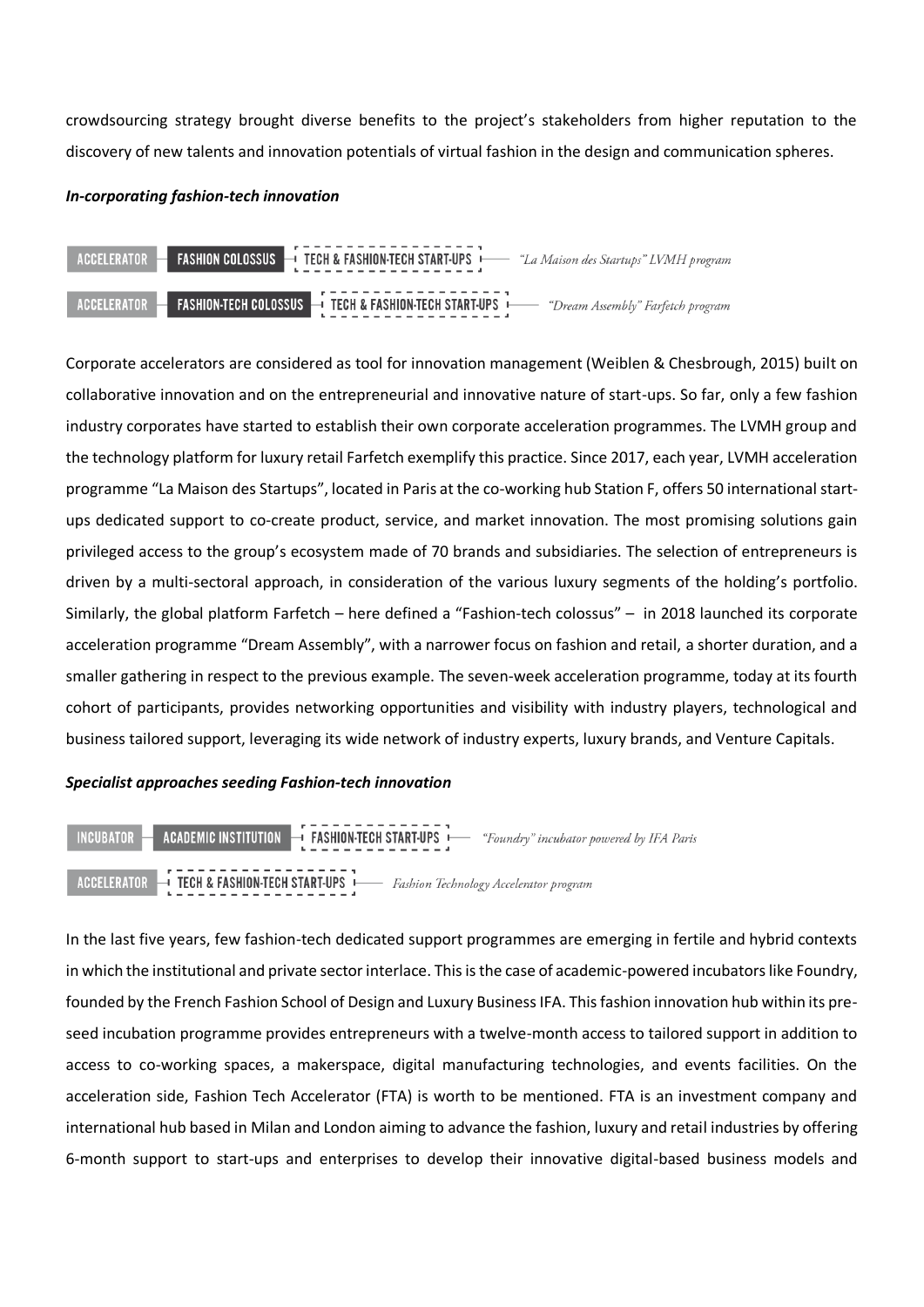connecting them with a network of experts from diverse fields. FTA's partners include academic institutions, investor networks, and industry players. On the other hand**,** also generalist accelerators, such as Plug&Play, are increasingly understanding the potentials of Fashion-tech businesses as industry disruptors. In the case of Plug&Play, their dual-strategy resides in setting up cross-sectoral and transversal acceleration programmes, for example focusing on specific tracks such as "New Materials", "Supply Chain", "Brand & Retail", and "Media and Ad", and partnering with global luxury groups for more focused editions, such as Plug&Play x Kering's "Kering Generation Sustainable Innovation Award in China". While the multi-sectoral approach seems to be adopted by most incubators and accelerators, only a few business support organisations are fully dedicated to offering guidance and consulting services to Fashion-tech emerging businesses.

### *City-driven, multi-institutional, cross-sectoral fashion-tech-sensitive clusters*



Fashion District is a city-driven cluster of Fashion-tech innovative businesses, academic institutions and investors in East London, set-up in conjunction with London's policymakers. It aims to speed up investment in skills, workspace, businesses, and R&D. Located in East London, within one of the main historical manufacturing textile and fashion districts, the project was developed over four years. It is part of a wider collaboration between fashion colleges and collectives, the British Fashion Council, the Mayor of London, the planning authority London Legacy Development Corporation, a large real estate corporation, housing associations and East-London neighborhoods. Fashion District example proves the opportunity of how proximity, policy-driven initiatives and multi-institutional collaboration can be drivers of fashion-tech innovation. When more actors enter the fashion-tech ecosystem, a delicate balance between stakeholders' specific goals and communion of purposes is key for the initiative success.

While this rundown illustrates the trend of establishing more and more collaborative projects to unleash the very potentials of Fashion-tech, further research is needed to compare and assess the impact of each partnership typology on innovation dynamics in the fashion industry. Within this context, through the lenses of the EU project (DeFINE), the paper aims to assess drivers and challenges of the European Fashion-tech entrepreneurial ecosystem and to advance the understanding of the role of pan-European projects in boosting European competitiveness and innovation potential.

# **2. The Pan European Project DeFINE**



up the example of Fashion District's cluster system, it is interesting to consider European Commissions' strategic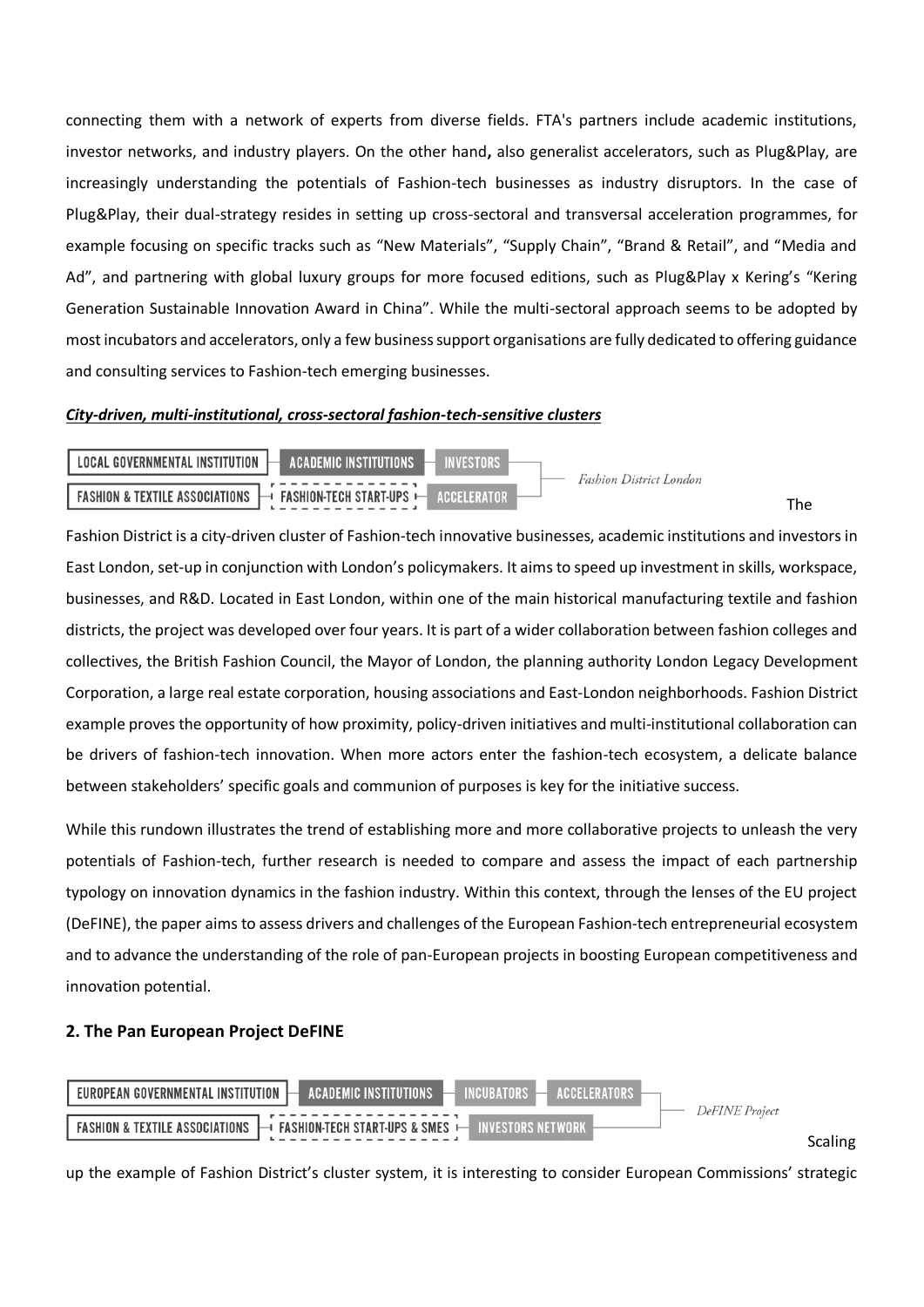partnerships in EU-wide distributed networks to boost the old continent's innovation and economic competitiveness. The European Commission's "Action Plan for Fashion and High-end Industries" (2014) presents a roadmap towards cross-sectoral and transdisciplinary cooperation and strategic partnerships between industry, governmental and educational institutions as key levers to anticipate skills needs, support innovation, enhance creativity, and improve access to finance. The "Call for Funding" and grant opportunities following the action plan greatly reflected its directions. As a matter of fact, EU Programmes supporting research, innovation, and entrepreneurship in Europe like the Horizon 2020 (2014-2020), COSME programme (2014-2020), and Erasmus+ (2014-2020) laid the ground for transdisciplinary and multi-institutional alliances to identify key challenges and promising solutions to enhance innovation and competitiveness. The crucial enabler common to all these initiatives is the purpose of building productive distributed networks leveraging their hybrid consortia, whose nature enables to reduce the information asymmetry among the project partners and the addressed cross-sectoral community since the very beginning of the collaboration. The communication gap is tackled through coordinated actions aimed at understanding the stakeholders' requirements and needs, clarifying common and individual goals, codifying shared languages, connecting and matching key players, and iteratively feeding these relationships (Di Lodovico & Colombi, 2021). Among the pan-European project promoting cooperation in the Fashion-tech domain, DeFINE - Developing a Fashion-tech Innovation Network for Europe represents a case of success. It is committed to building an EU-wide ecosystem of start-ups, SMEs, academic institutions, and business support organizations and to stimulating product, process, and business model innovation in the Fashion-tech field.

DeFINE is an EU-wide collaborative project aiming at empowering to the competitiveness of Fashion-tech start-ups and SMEs. The project addresses four main barriers the Fashion-tech sector is experiencing in Europe:

1. The lack of networks and ecosystems encouraging cross-fertilization and collaboration across fashion and tech sectors reduces the identification of fruitful partners and alliances.

2. The scarcity of specific Fashion-tech knowledge in tech-driven and fashion-driven incubators and accelerators limits their capacity to support Fashion-tech businesses,

3. The gap of understanding of Fashion-tech start-ups and SMEs on how and when to present themselves to access funding leads to randomised, inefficient, and time-consuming trails to access support mechanisms.

4. The absence of financier networks focused on Fashion-tech limits the understanding of the value of investing in these businesses.

The Consortium structure emerged to be key to tackle these challenges. The players addressed by the project were fully represented by the consortium members. As a matter of fact, fashion design, business and Fashion-tech academic institutions collaborated with incubators and accelerators, pan-European network of financiers, textile & apparel associations, and business support organisations, together with an advisory board made of industry experts.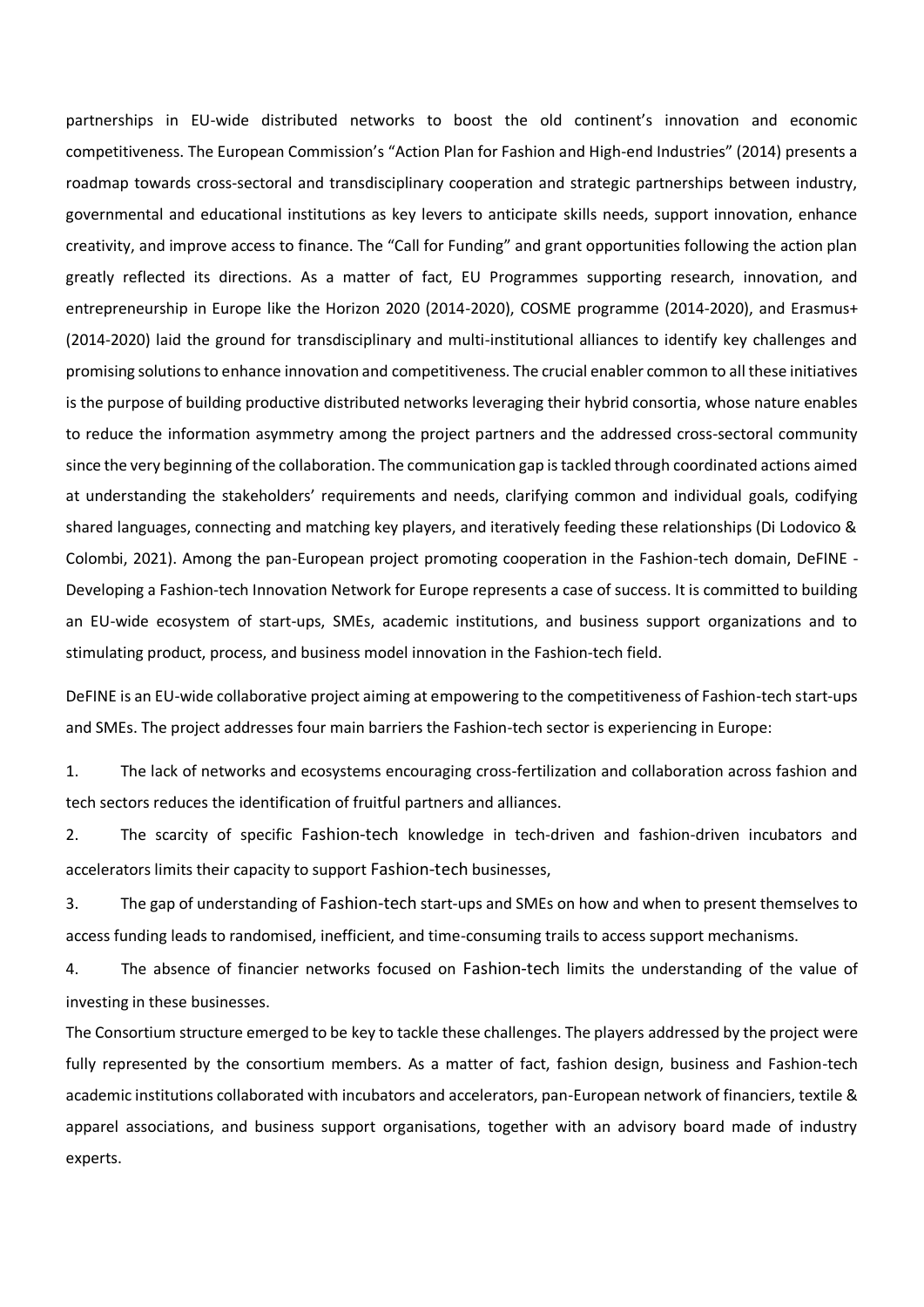Given these premises, the project committed to encouraging the growth of an ecosystem to support the development of innovative European fashion start-ups and Small Medium Enterprises (SMEs). For this purpose, coordinated activities were planned and performed. The Fashion-tech sensitive ecosystem actors were mapped to build pan-European communities of sectoral and cross-sectoral interest. Fashion-tech start-ups and SMEs, incubators and accelerators, financiers and investors were engaged in knowledge sharing initiatives, dedicated networking events, training, and mentoring sessions. Finally, best practices and lessons learned emerging from the project findings were disseminated to benefit the Fashion-tech community.

Key players of this ecosystem were involved in an 8-month mentoring programme where a selected number of Fashion-tech start-ups and SMEs had the opportunity to further improve and implement their innovative ideas and projects and develop unedited product/service solutions. The companies, selected in two rounds, covered fields ranging from implemented products and processes for textile innovation; e-textiles and wearable technologies for health, lifestyle and wellness; to solutions aimed at speeding up fashion industry digitalization processes, from sourcing to retail; AI-powered systems for personalization and forecasting; 3D and AR services for brands, stores, and consumers; and solutions to support consumers in sustainable practices, from clothing storage to rental platforms. The development stage of the businesses varied significantly from case to case. Before entering the programme, almost half of the businesses (40%) were already commercializing their solutions, 20% were in the Research & Development stage, and 10% and 30% respectively in the early prototype and proof of concept phases. The distribution of hours delivered was adapted according to the needs of each project supported. The mentoring provided one-to-one lead supervisions, technical, business and IP management, and investment readiness guidance and operational support to progress corporate goals towards an improved awareness of the entrepreneurial journey of Fashion-tech start-ups. The companies were gaining skills, know how, and knowledge on how to achieve product-market-fit, how to present their innovative and technological product/service solutions and business models. In addition to this, several mentees were supported with introductions to industry players, guidance on bid-writing and innovation grants, as well as executive coaching.

When the COVID-19 pandemic began, the DeFINE project was midway. The travel restrictions affected the project in various ways, among all the mentoring activities. Most supported businesses in the first round could not access labs, facilities and physical training sessions. Nevertheless, the mentoring teams conveyed the support towards business management, communication, and marketing strategy. Interestingly, the second-round selection process welcomed a higher number of applicants promoting digital/virtual-based projects, proving that COVID-19 pandemic accelerated the development of digital transformation solutions for the fashion industry.

The purpose of the mentoring activities was two-fold. On one side, it aimed at giving 27 project holders access to relevant support activities to progress their innovative projects and identify gaps, needs, and the following needed steps to undertake their own entrepreneurial path. On the other hand, it enabled the consortium to collect, analyse,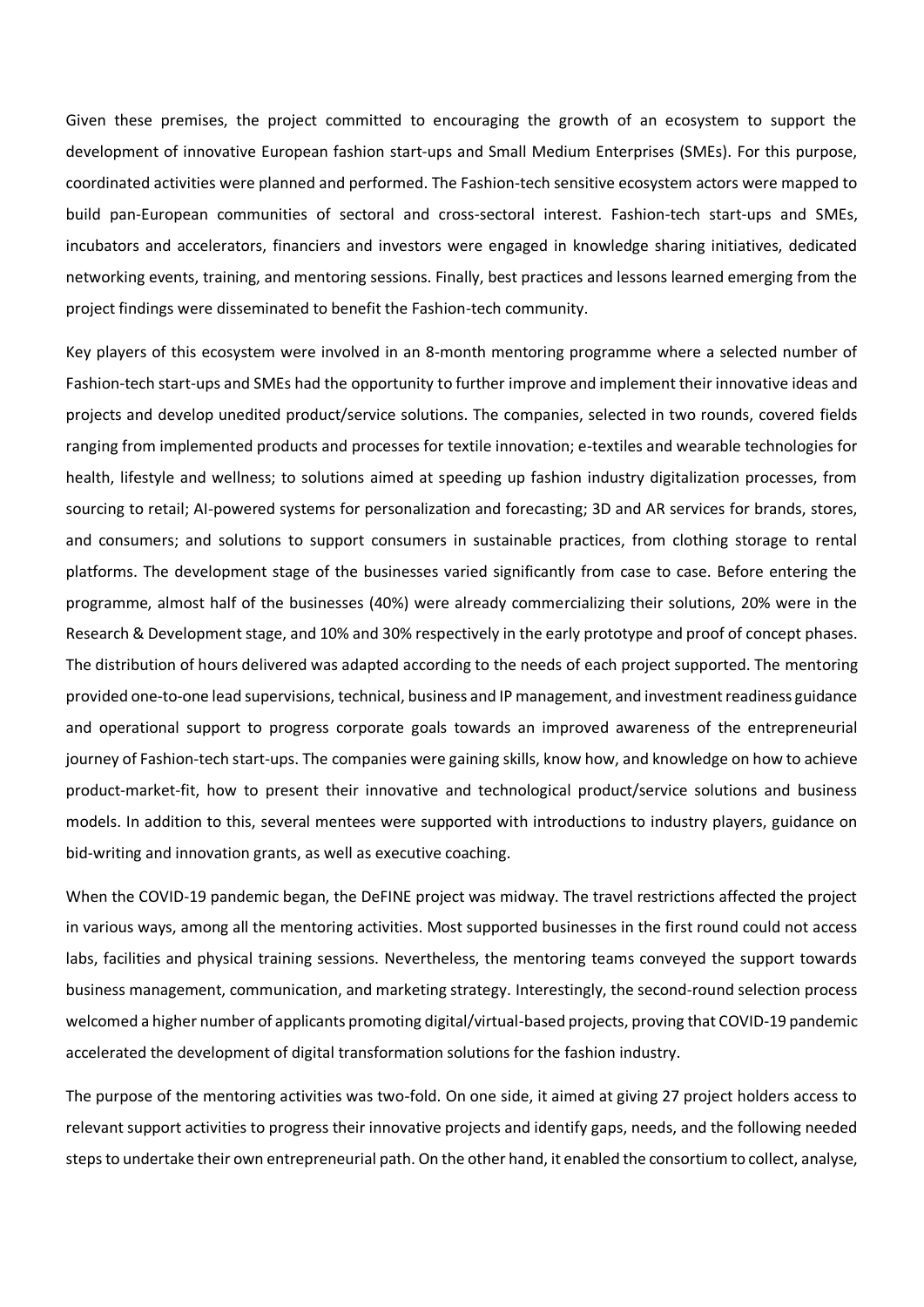and triangulate findings deriving from each experience to frame best practices and recommendations for future similar support programmes.

## **3. Methodology**

The methodology involved an inductive approach based on a participatory research strategy. The aim of a participatory strategy is to provide opportunities for stakeholders to take an active role in setting relevant questions, planning the evaluation design, selecting specific measures, data collection methods, analysing the data and reaching an agreement on the findings (Evely, Lambert et al. 2012). According to Saunders et al. (2012), by following an inductive approach, researchers aspire to comprehend the individual and culturally created suggestions communicated by the interviewees (ibid, 2012) regarding the topic examined. The purpose of this approach was to conceive and generate descriptions and explanations. It was informed by the theoretical concepts presented in the literature review and state of the art, specifically directing the design of the protocols of data collection methods. The research instruments were selected and used to capture data from the participants and stakeholders on the impact of the activities delivered by DeFINE, and to identify best practice in support models and any unmet needs and barriers to obtaining or accessing support for Fashion-technology start-ups. These were: surveys (21x), polls (14x), semi-structured interviews (30x), snapshot interviews, observation, and case studies (10x).

In terms of sampling strategy, this paper followed purposeful sampling, a technique is based on "the identification and selection of information-rich cases related to the phenomenon" (Palinkas et al., 2013). This appeared as the most suitable strategy for the findings we were trying to achieve. Interviews were held with key players of the DeFINE project – from mentees, to mentors, to business support organizations and project managers. These constitute a one-to-one data collection method valuable to gather specific expertise and knowledge in a particular research field (Saunders et al., 2012) and allow for greater depth. Experts are powerful agents that influence the meaning and represent the ecosystem studied (Smircich and Morgan, 1982). The success of using interviews depends on the quality of contributors so as to reconstruct social circumstances (Glaeser and Laudel, 2004). The interviews were held across a variety of stakeholders from the DeFINE project so as to represent the totality of aspects involved and provide more meaningful insights to emerge.

The evaluation questions were used to guide the data analysis process. Data was triangulated from the different sources of information and abstracted to identify the impact of the DeFINE interventions on: start-up's engagement with the DeFINE network; entrepreneur's actions, contacts, connections (behavioural change); entrepreneur's awareness of support organisations; start-ups and project partners operations, strategy or leadership; financial support or financial awareness; surpassing challenges and barriers; leveraging innovation drivers and supporting a Fashion-tech ecosystem.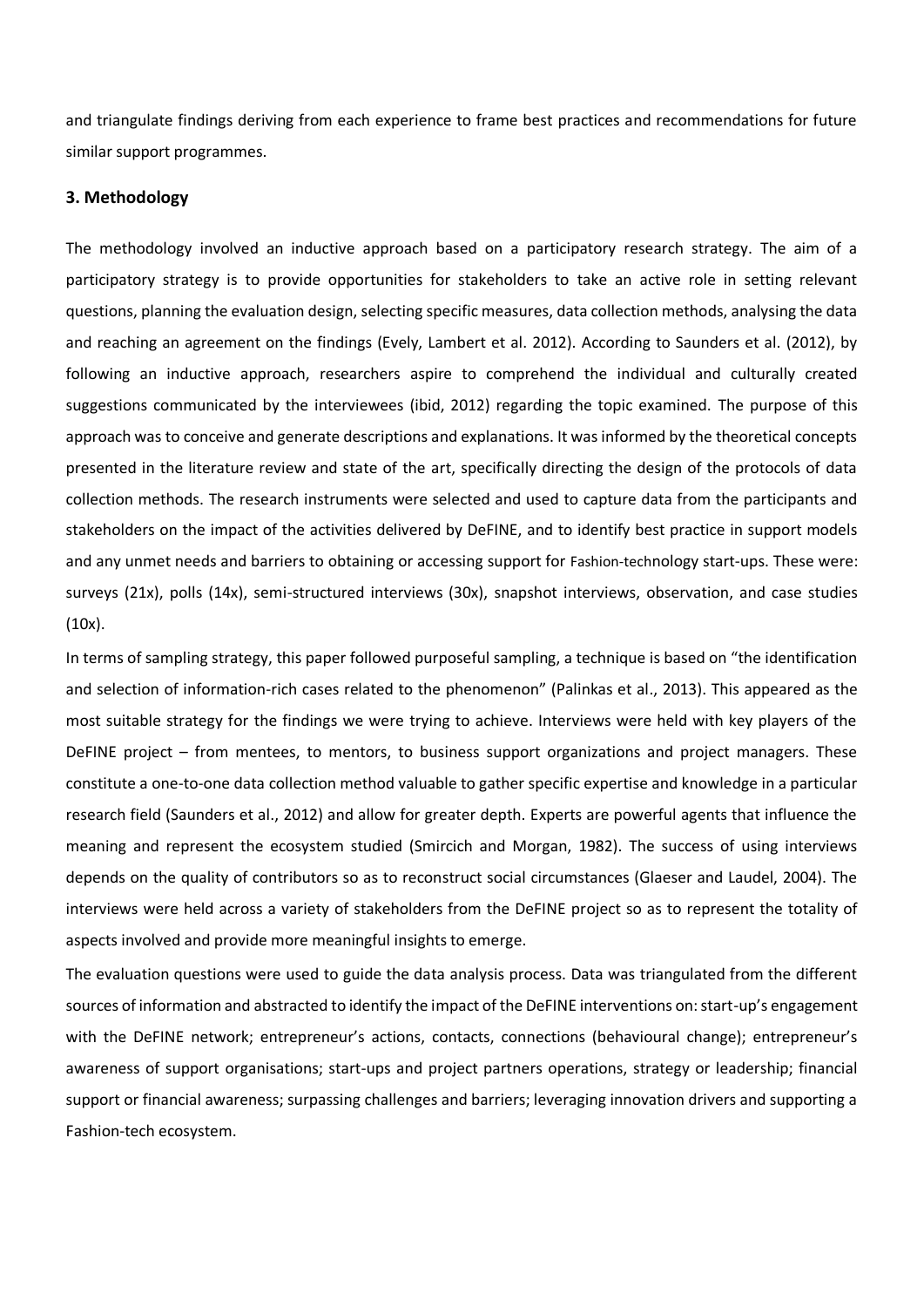Thematic analysis was the procedure followed to analyse the data collected from the tools mentioned above. The thematic analysis provided a methodical yet adaptable procedure to investigate the data gathered (Saunders et al., 2019) and allowed for all data to be analysed through a multi-stage coding process and integrated in the broader themes emerging from the other set of data collection tools.

### **4. Results**

This research aims to assess the impact of a pan-European project (DeFINE) in supporting the development of Fashion-tech product, service, and process innovation, leveraging community growth and financial interest or backing for start-ups, MSEs and SMEs. The analysis of the data conducted allowed us to better understand the perceived impact of the mentoring programme on the company's evolution as well as use the data to provide recommendations to improve the support of the Fashion-tech entrepreneurial ecosystem and its role in boosting European competitiveness and innovation potential.

### *(A) Perceived impact of the mentoring programme on the company's evolution*

The mentoring programme offered bespoke support to 27 selected businessesto further develop and improve their innovative Fashion-tech projects or inedited product/service solutions. These were placed in 2 separate rounds:

- Round 1, started in October 2019 welcomed 11 start-ups and SMEs;
- Round 2, started in September 2020 accepted 16 start-ups and SMEs.

Overall, the mentoring programme was highly valued by participants in both Round 1 and Round 2 as most businesses rated their participation in the DeFINE project highly with majority of responses classifying it as excellent in the survey conducted. Individual Mentoring was referred to as the most useful and effective typology of support, with close to 90%, followed by connection to experts in the field with 52.38%. Investment readiness (45%), business sessions (35%) and executive coaching (30%) were also referred by participants as key learnings with potential to show impact on the development of their businesses. Additionally, we can also distinguish between soft and hard skills as companies' perceived improvements. These are classified below:

### *Soft Skills*

On the soft-skill side, aspects such as engagement, trust-building and team building, reputation and networking were the most valued ones. The engagement with the mentoring programme (90%), DeFINE community (40%), information sharing (25%), networking (25%) – were the key highlighted factors in terms of impact related to soft skills. In terms of trust-building and confidence, these were some of the aspects that mentees referred to the most and were pleased about their involvement. 55% stated that the programme made them feel more positive, 23%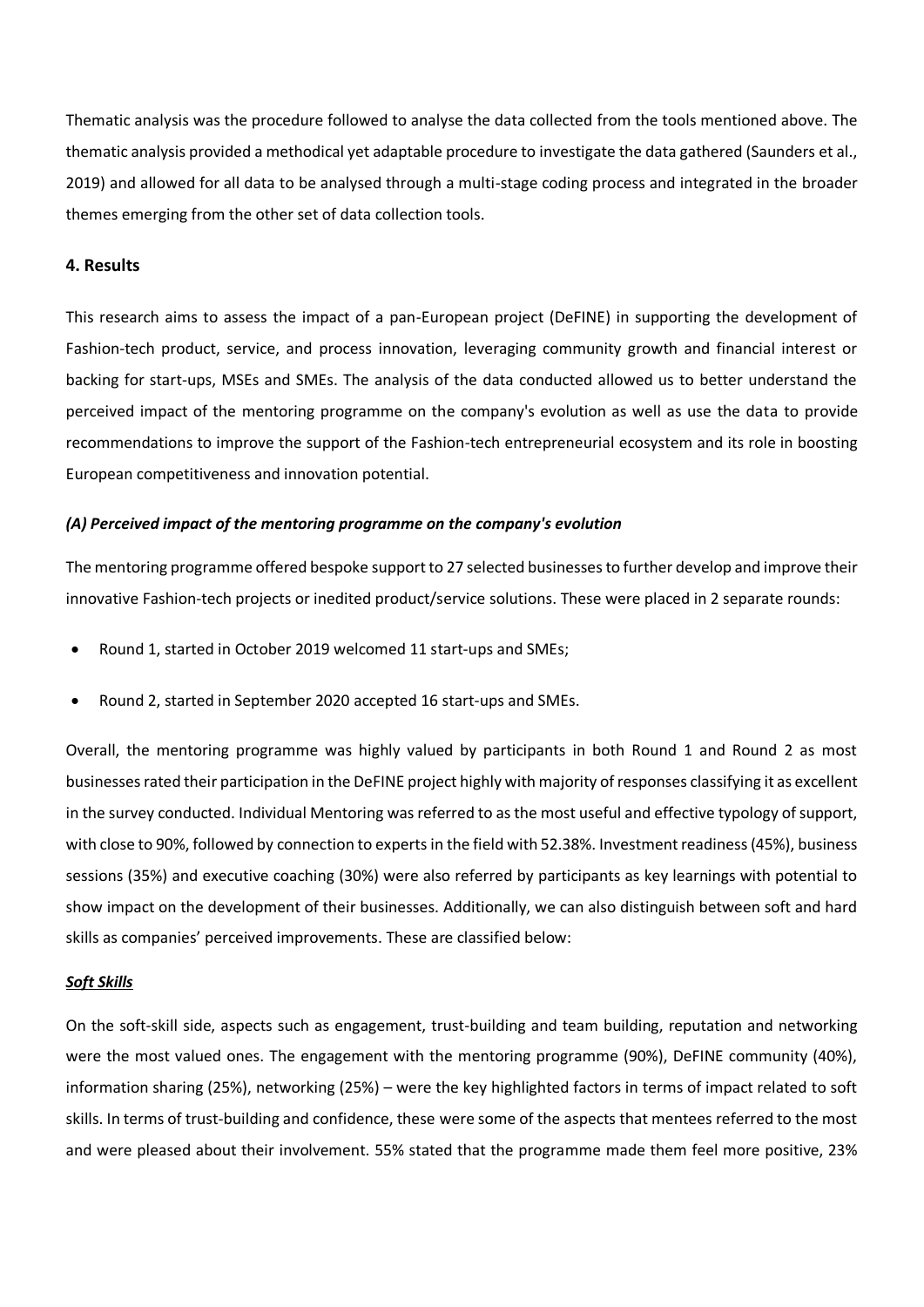more optimist and 28% more confident. They also report high levels of progress in terms of team building and reputation.

Individual mentoring contributed to an increased confidence as well as better preparation for the support process. Most of the start-ups and SMEs felt that business training became more effective when key performance indicators (KPIs) were prepared in advance and presented to mentors for feedback. This highlighted the need for clarification of expectations, processes and business training methods so as to make the most out of intense and fast-paced training sessions with the mentors. This also appears intimately connected to building the start-up's business skills and culture, where awareness and presentation of KPIs increase confidence and validation of business credentials.

### *Hard Skills*

In terms of hard skills, we can mention tech information, knowledge of the fashion domain and entrepreneurial skills (project management, marketing, business strategy, IP and financial strategy).

Close to 70% of the businesses in the programme have made long-term strategic changes as a result of their interaction with DeFINE and these concentrated mostly around 2 key areas: business model and product related aspects. Business awareness, improved methodologies, improved processes and solutions are amongst the field's businesses agree they have developed the most with the highlights of the support being on Business Model and Business Plan improvement; Lean Model Canvas development; Brand identity and communication strategy; Acknowledgment and road map on data privacy, security, trademark and IP protection; Identification of target customer and market segment and Increase of company visibility to relevant stakeholders.

Information about funding was a key aspect highlighted with mentees stating that knowledge of how to gain access to funding in Europe and at what stage is a crucial skill for the Fashion-tech start-ups and SMEs, as mentees highlighted the difficulty to access this information and to understand the requirements necessary to raise funding at its various stages of growth.

### *B) Recommendations to improve the support of the Fashion-tech entrepreneurial ecosystem*

The DeFINE project emerged to tackle the main barriers the Fashion-tech sector is experiencing in Europe as mentioned above in this paper. Our findings from the mentoring programme revealed insights towards how these networks and ecosystems encouraging cross-fertilization and collaboration can be improved in the future so as to more efficiently support Fashion-tech start-ups and SMEs.

The recommendations fall within 5 categories:

- Networking events
- Involvement with stakeholders
- Mentoring sessions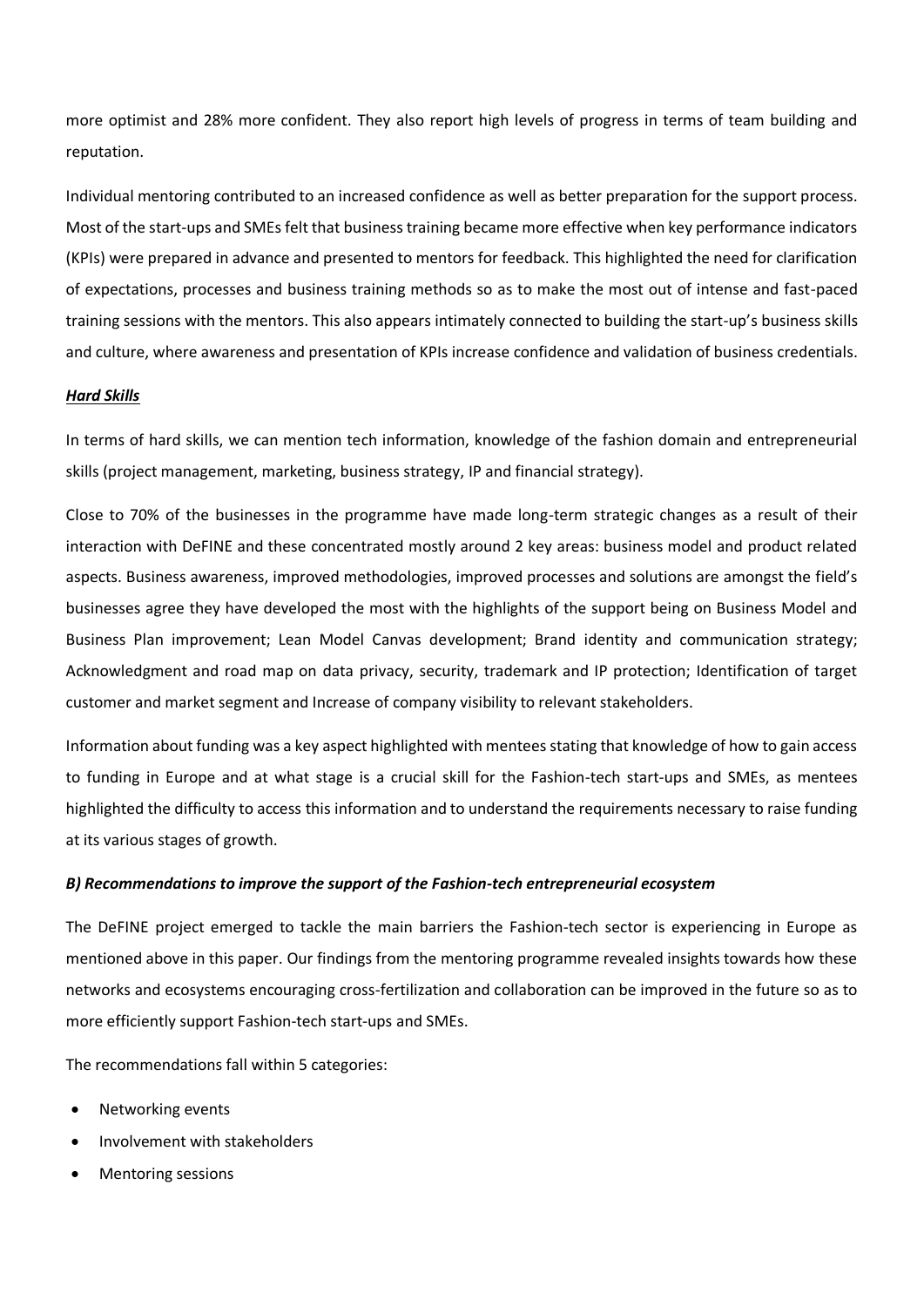- Peer-to-peer learning activities
- Matchmaking with industry players

### *Networking Events*

Accessible industry-wide events to facilitate connections with manufacturers, retailers and start-ups and SMEs in fashion and tech is an unmet need. There are few opportunities for start-ups and SMEs and established fashion businesses to mingle or get to know each other, outside of formal introductions. This is critical to enhance social capital, build trust and breakdown the barriers in the sector. One of the main findings of the project is the lack of organized support systems and networks that could facilitate introductions and build industry support, prompting collaborations and partnerships. Hence why access to networking events and encourage knowledge sharing with industry experts can be seen as source of added value.

### *Involvement with stakeholders (industry experts, workshops and labs in academia)*

The first aspect is involvement with stakeholder and consequent engagement to build commitment and a purposeful-driven ecosystem of Fashion-tech. The stakeholders involved are entrepreneurs, public sector, financiers, academics, and private sector. Collaborations and involvement with all these players are pivotal to innovation. Europe has huge upside potential if it succeeds in building active tech communities in cities where there are large tech talent clusters. This is because there is a very high correlation between the strength of tech community engagement within cities, as defined by the number of tech-related Meetups, and the rate of companies' formation (The European Tech Report, 2018). These should be leveraged and access to industry players, support businesses, universities, research labs should be made available. This ongoing engagement appears highly beneficial for the start-up/SME to generate contacts, awareness of sectoral innovation and manage personal and business growth. Engagement includes attending recurring events and leveraging opportunities to informally meet the individuals in the national and wider European Fashion-tech via face to face or online events. Introductions and meetings increase shared social capital and trust within the community, provides access to cross-border networks and bolsters the confidence of new business owners. SME engagement increases access to specialised technical knowledge and networks (textiles, garment construction, retailers, manufacturers, technology) and provides the glue to create and accelerate opportunities for longer term innovation.

### *Mentoring sessions*

The findings revealed that 1-1 mentoring support was crucial, involving various stakeholders from business support organisations, financiers, academic & research institutions, policymakers, and research centres. Focus informative and tailored actions in form of one-to-one mentoring on specific topics like fashion- and technical-related knowledge, corporate business strategy, branding and marketing strategy, IP Protection, and financial strategy were seen as highly relevant and as a best practice to replicate.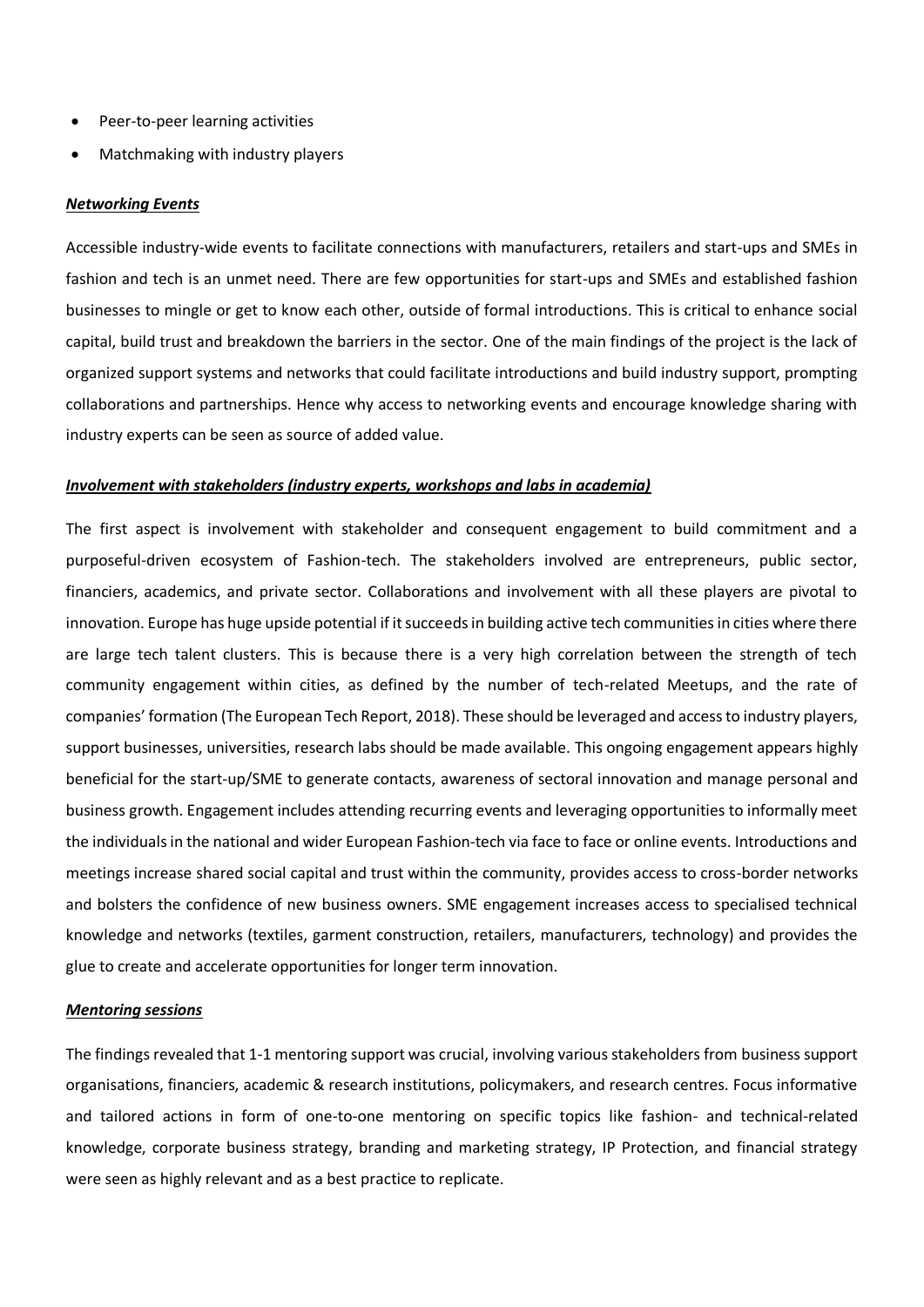In terms of managing the mentoring process, close attention should be paid to allocating the right amount of resources: classify the mentee's needs and accordingly define a preliminary plan (duration and milestones), resources allocation and different percentages of support.

Crucial for this would be the development of a mentors' database/ pool of experts and profile them according to expertise, support availability, organisation, and country. This can become a very useful resource to be iteratively nurtured and shared with the mentored businesses to help them identify and select where they could get help from.

As seen above, mentees highlighted the need for continuous support in terms of business aspects, as they go through different stages of scale and growth. Ongoing mentoring can be especially useful when the mentor understands and is familiar with the challenges and innovation opportunities in the sector.

This highlights the need for tailored/ expert-based support. *Because a lot of the start-ups operate in emerging and non-traditional business models and sectors, there is a need to provide mentoring support to allow for strategic* thinking to emerge as well as Trans-European mentoring networks, specialised in Fashion-tech start-ups and SMEs to facilitate European expansion.

We could see above how Fashion-tech is giving rise to transdisciplinary, cross-sectoral, and collaborative experimental and entrepreneurial paths. This justifies the need for specialised networks and knowledge exchange to tackle current and future challenges of the sector. This specialization could be anchored around some of the typologies mentioned in the literature review that display the current Fashion-tech landscape.

A support programme should also consider planning for companies at different stages in their development, and hence will need tailored support. A higher investment in the screening of applications and placing companies within different stages of development could lead to *"more personalized or customized support with more impact in terms of the outcomes".* Design tailored support according to the Technology Readiness Level and Business Readiness Level of the Fashion-tech product/service solution and set-up mentoring goals considering the skills and competences owned by the team members together with their availability and commitment in the programme activities is crucial. This pre-classification of needs and corresponding allocation of resources more in-depth can prove to be more beneficial in the future for the start-ups and SMEs joining a mentoring programme.

### *Peer-to-peer learning activities*

Peer-to-peer appears as a successful collaborative learning technique with the potential to bring out the strengths of each individual while strengthening the work of all through teamwork, cooperation and combined effort and resources. The programme should have the ability to encourage knowledge sharing and cross fertilisation meetings between participants through ad hoc thematic and networking events, support and sharing expertise sessions, collective workshops on challenges encountered by all as well as success opportunities display.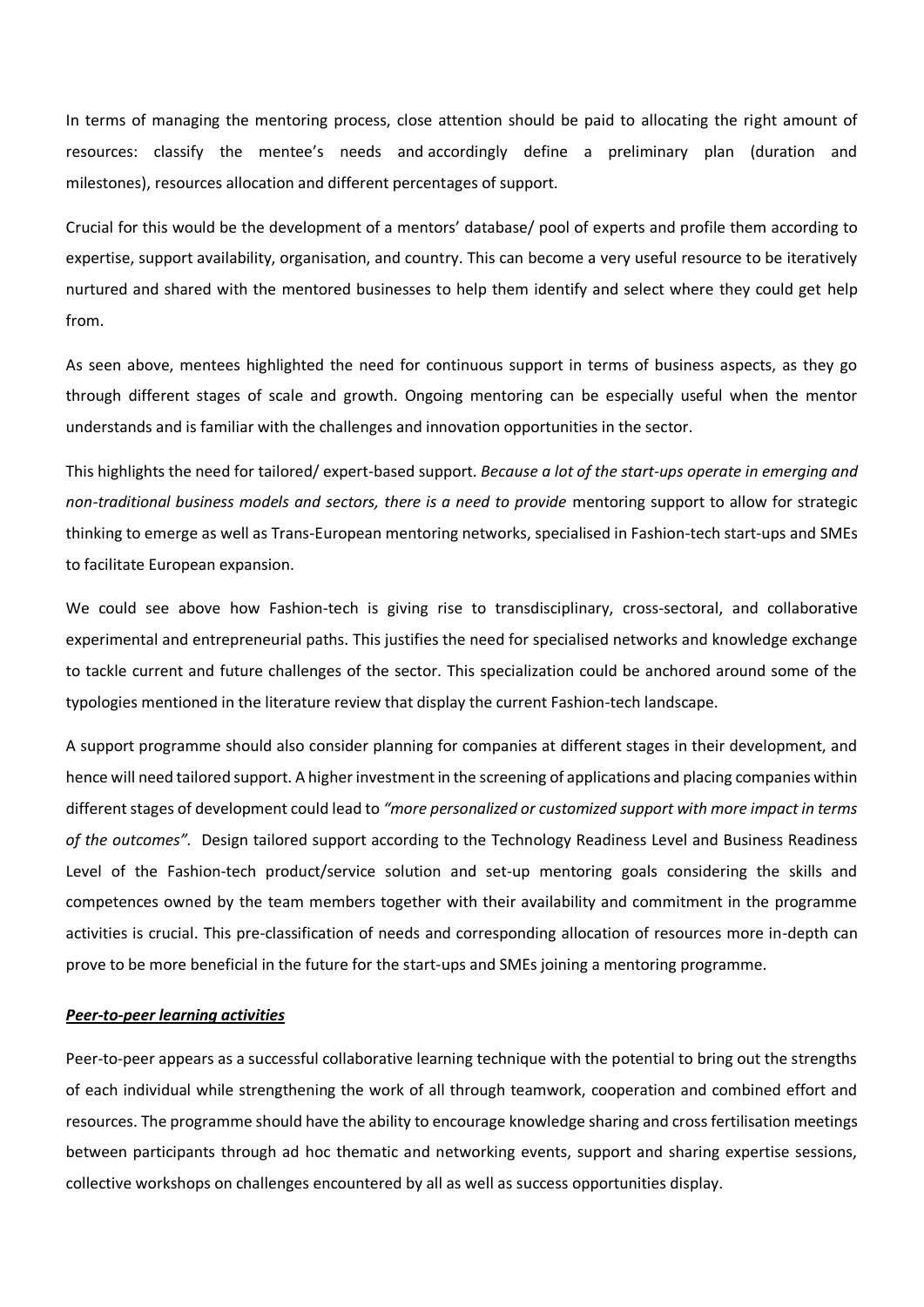In terms of platform, this could be done though leveraging community building, developing a social media and branding strategy to continue building and engaging the DeFINE community. Support ongoing connections and communication between the start-up members of the community through a WhatsApp group could be an important tool.

### *Matchmaking with industry players*

By fostering larger scale partnerships with key industry players and conglomerates, businesses can combine a strategic innovation process with mechanisms to power innovation developments and scale-up. These partnerships can provide advantages of working with a bigger company, leverage resourced and synergies and shielding startups from the unnecessary bureaucracy of a conventional accelerator or incubator. Fashion-tech can benefit from larger scale regarding customers, distribution, brand and negotiating leverage yet provide bigger businesses with agile ways of working and organizing and the right talent. The need for increased partnerships in this sector was highlighted in the interviews conducted with industry experts on Fashion-tech. Partnerships in the true sense of the word, setting win-win situations and allowing innovation strategy to be streamlined across the company. Benefits can include the ability to test ideas on a small scale before allowing it to scale, being mindful of the time and investment needed to succeed.

Managing these collaborations is crucial to the successful delivery of outcomes and to facilitate the power of collaborative thinking. In order to achieve superior innovation performance, each party needs to develop specific skills including the ability to collaborate and communicate effectively with partners. Proactively engage with larger pan-European fashion and/or fashion tech businesses for sponsorship, business or mentoring support can lead to expansion when executed in a structured manner. This means that the involvement of these players needs to be at a consortium structure level, so that their involvement becomes as holistic as possible and therefore with increased impact in sustaining innovation created on a long-term.

### **5. Conclusion**

We are witnessing many players from inside and outside the traditional fashion ecosystem fostering the adoption of emerging and disruptive technologies within different stages of the supply and value chain. Tech companies are entering the wearable-tech market and partnering with fashion brands for improved product and market solutions. Fashion groups are embracing open innovation paradigms launching contests, corporate incubation, acceleration programmes and educational partnerships. Academia-powered and independent incubators and accelerators are promoting entrepreneurial innovation. Fashion, tech and Fashion-tech start-ups are driving the change with B2B, B2C, B2B2C and C2C innovative solutions, accessing diverse partnership solutions to hit the market.

This highly disruptive market can benefit largely from Pan-European projects through its unique ability to leverage on all the factors and contribute directly to the support of Fashion-tech across European member states.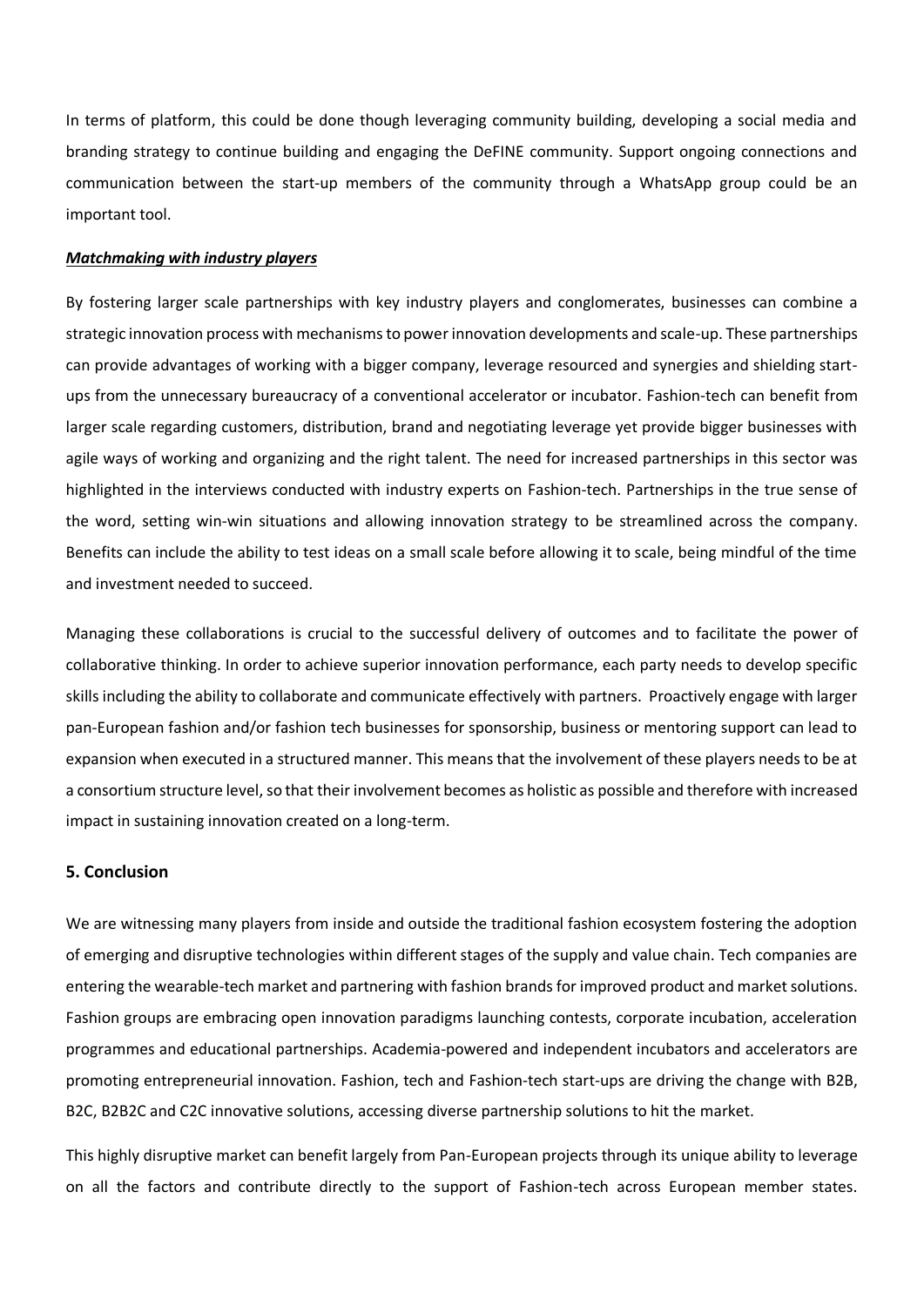Additionally, by leveraging on resources provided and gathered by the network, new products, processes, technologies and business models were developed that will strengthen Europe's role as a conductor in Fashiontech innovation.

Through its European network-based support, DeFINE has allowed participants to break existing barriers and challenges and equip them with tools to enhance their market positioning and innovation potential. A key factor was the fact that participants could access this programme for free, contrary to a lot of business support organisations existing in the ecosystem. For companies that deal with limited available financial and human resources this becomes a crucial Unique Selling Proposition of the programme.

Within our results and impact assessment, there was a common agreement that extending the evaluation period would be beneficial to make sure real impact is captured. To properly study the impact and consequences of the programme, there is a need to follow the businesses throughout the project but more importantly, to assess their evolution and growth past the end of the project. Impact can be measured by looking at where they started and where they are in the future and discovering to what extent the tools provided by the project were essential.

In conclusion, empowering collaboration is one of the most effective ways to drive innovation. When combined with institutional and cross-stakeholders support and commitment it generates an environment that stimulates innovation and aims to build an ecosystem that is hard to replicate.

### **References**

Bertola P., Teunissen, J. (2018), "Fashion 4.0: Innovating fashion industry through digital transformation", Research Journal of Textile and Apparel, Vol. 22 No. 4, pp. 353-369.

Bierly, P., E. Kessler and E. Christensen (2000). "Organizational learning, knowledge and wisdom." Journal of Organizational Change Management, Vol. 13 No. 6, pp. 595-618.

Bonetti F., Warnaby G., Quinn L. (2018) "Augmented Reality and Virtual Reality in Physical and Online Retailing: A Review, Synthesis and Research Agenda", in Jung T., tom Dieck M. (eds), Augmented Reality and Virtual Reality. Progress in IS, Springer, Cham, Switzerland, pp. 119-132.

Brand, R., & Rocchi, S. (2011). "Rethinking value in a changing landscape. A model for strategic reflection and business transformation", A Philips design paper, Philips Design, Eindhoven, The Netherlands.

Camarinha-Matos, L. M. (2009). "Collaborative networks contribution to sustainable development", in IFAC Proceedings Volumes, Vol. 42 No. 25, pp. 92-97.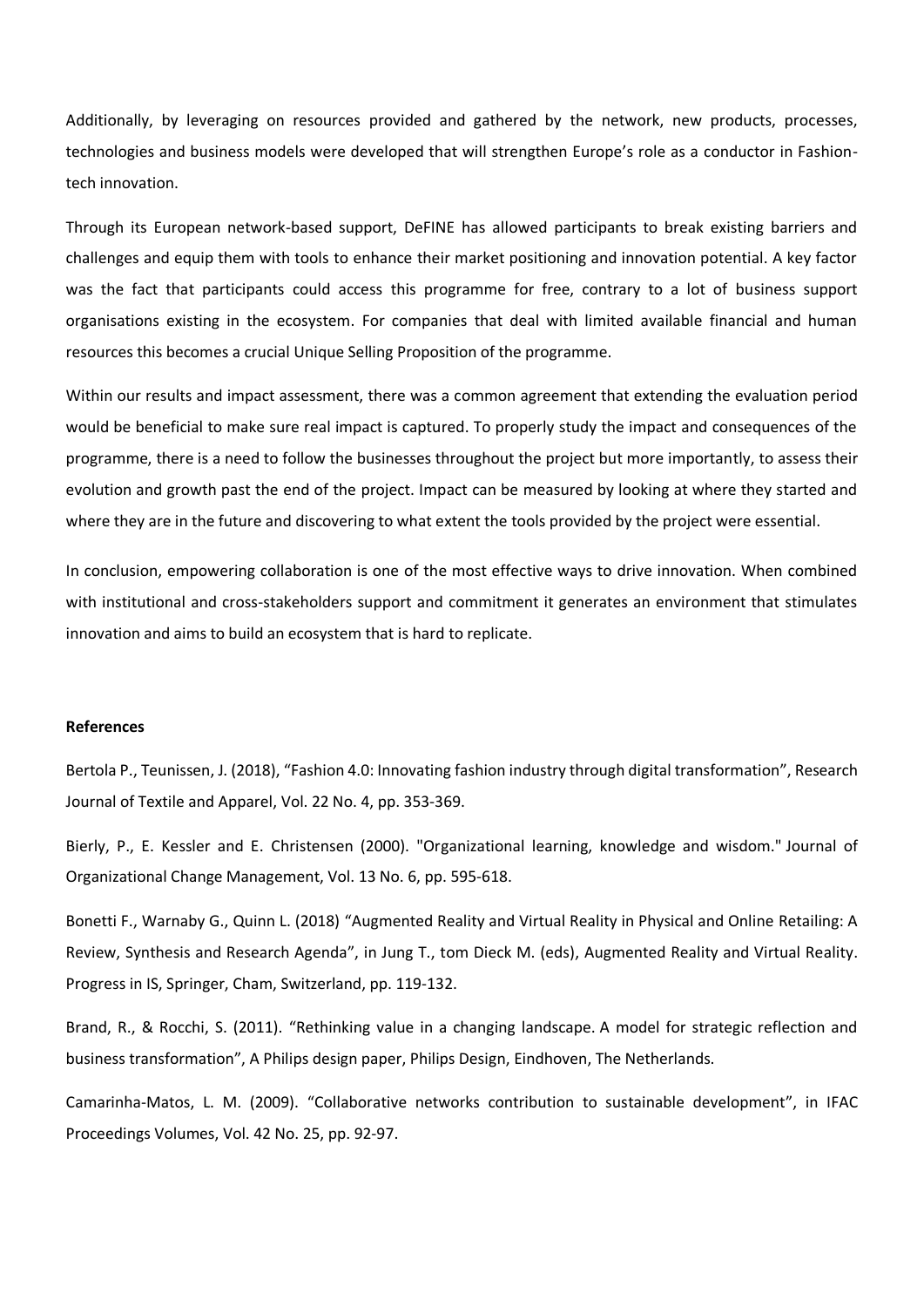CB Insights (2018) "The future of fashion: from design to merchandising, how tech is reshaping the industry." Available at:<https://www.cbinsights.com/research/fashion-tech-future-trends/>

Crewe, L. (2013). "When virtual and material worlds collide: democratic fashion in the digital age", Environment and Planning A, Vol. 45 No. 4, pp. 760-780.

DeFINE – Developing a Fashion-tech Innovation Network for Europe (n.d.), available at: [https://www.define](https://www.define-network.eu/)[network.eu/](https://www.define-network.eu/)

DeFINE (2021) D8.1 - Best Practice Guidelines and recommendations to the Industry. EU COSME co-funded programme GA n.806912

Di Lodovico, C., and Colombi, C. (2021). "The Emerging Fashion-Tech Paradigm in the Contemporary European Landscape". In Cumulus Roma 2020 Conference "Design culture(s)" Proceedings, DC(s)\_MAKING, pp. 1811-1824

Esposito, M. (2015). "Collaborative Innovation: Transforming Business, Driving Growth", World Economic Forum, August 2015, pp. 7-8.

European Commission (2014). "Action Plan for Fashion and High-end Industries", available at: <http://ec.europa.eu/DocsRoom/documents/4154/attachments/1/translations>

Evely, A., E. Lambert, M. Reed and I. Fazey (2012). Evaluating Knowledge Exchange: a review, University of St. Andrews, School of Geography and Geosciences, Scotland

Fernández-Caramés, T. M., & Fraga-Lamas, P. (2018). "Towards the Internet of smart clothing: A review on IoT wearables and garments for creating intelligent connected e-textiles", *Electronics*, Vol. *7* No. 405, pp. 1-36.

Giri, C., Jain, S., Zeng, X., & Bruniaux, P. (2019). "A detailed review of artificial intelligence applied in the fashion and apparel industry", *IEEE Access*, Vol. *7*, 95376-95396.

Glaeser, J., Laudel, G. (2004). "Life with and Without Coding: Two Methods for Early-Stage Data Analysis in Qualitative Research Aiming at Causal Explanations", Qualitative Social Research, Vol. 14 No.2

Google (2021) Google completes Fitbit acquisition, available at: [https://blog.google/products/devices](https://blog.google/products/devices-services/fitbit-acquisition/)[services/fitbit-acquisition/](https://blog.google/products/devices-services/fitbit-acquisition/)

Greenfield, A. (2017), Radical technologies: The design of everyday life, Verso Books, Brooklyn New York, US

Ivascu, L., Cirjaliu, B., & Draghici, A. (2016). "Business model for the university-industry collaboration in open innovation", Procedia Economics and Finance, Vol. *39*, pp. 674-678.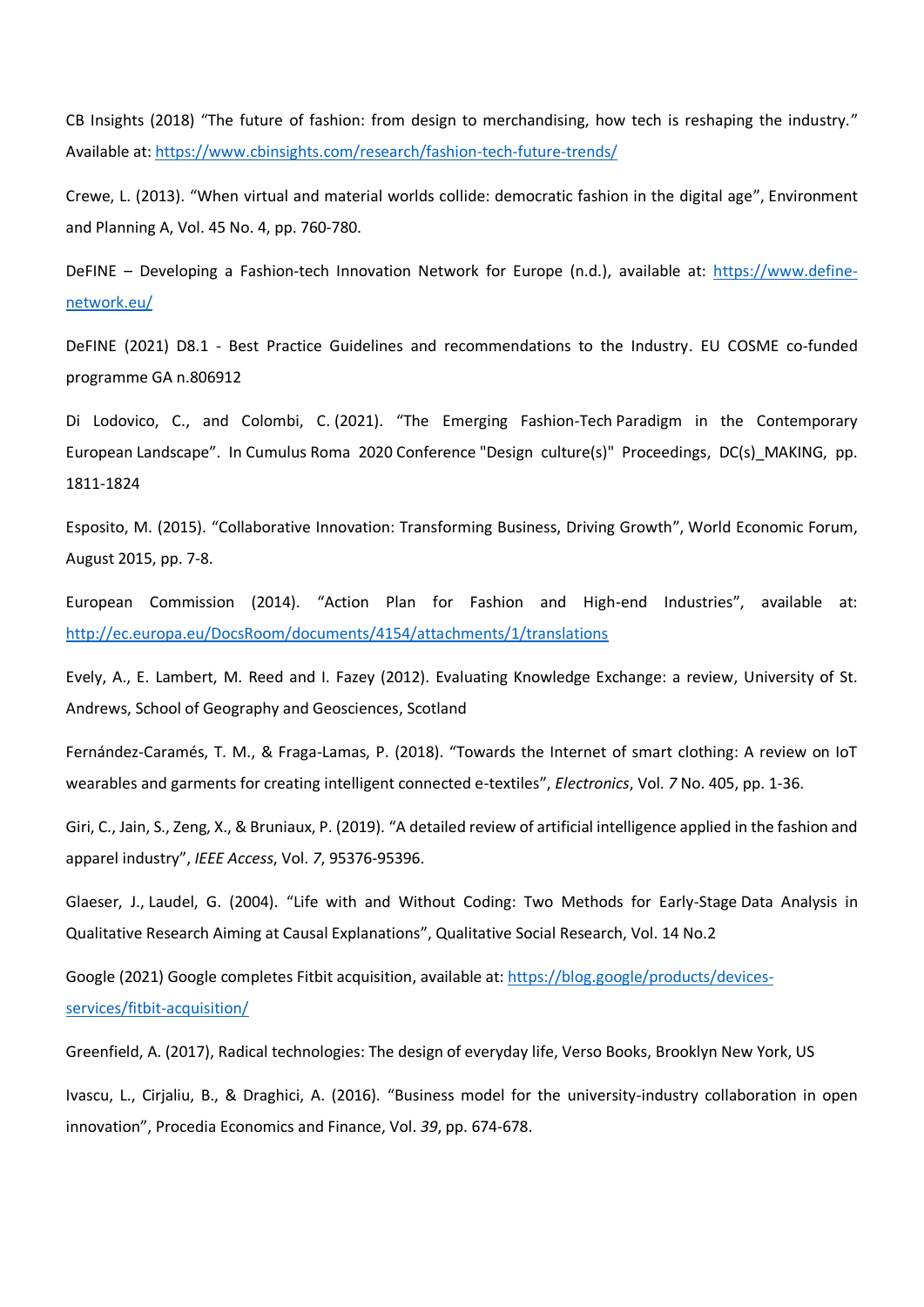Luce, L. (2018). Artificial intelligence for fashion: How AI is revolutionizing the fashion industry, Apress, New York, US

Mitra, J. and J. Edmondson, Eds. (2015). Entrepreneurship and Knowledge Exchange, Taylor & Francis Group, New York and Abingdon, Oxon, Routledge

Nayak, R., Singh, A., Padhye, R., and Wang, L. (2015), "RFID in textile and clothing manufacturing: technology and challenges", *Fashion and Textiles*, Vol. 2 No.9, pp. 1-16.

Nonaka, I., R. Toyama and N. Konno (2000). "SECI, Ba and Leadership: a Unified Model of Dynamic Knowledge Creation." Long Range Planning, Vol. 33 No.1, pp. 5-34.

Nobile, T. H., Noris, A., Kalbaska, N., & Cantoni, L. (2021). "A review of digital fashion research: before and beyond communication and marketing.", International Journal of Fashion Design, Technology and Education, pp. 1-9.

Noris, A., Nobile, T. H., Kalbaska, N., & Cantoni, L. (2021). "Digital fashion: A systematic literature review. A perspective on marketing and communication.", Journal of Global Fashion Marketing, Vol. 12 No. 1, pp. 32-46.

Palinkas, L., Horwitz, S., Green, C., Wisdom, J., Duan, N. and Hoagwood, K. (2013). "Purposeful Sampling for Qualitative Data Collection and Analysis in Mixed Method Implementation Research", Administration and Policy in Mental Health and Mental Health Services Research, Vol. 42 No.5, pp. 533-544.

Prahalad, C. K., and Ramaswamy, V. (2004), "Co-creating Unique Value With Customers", Strategy & Leadership, Vol. 32 No.3, pp. 4-9

Rizzi, A., Romagnoli, G., & Thiesse, F. (2016). "A new framework for RFID use cases in fashion and apparel retailing.", International Journal of RF Technologies, Vol. 7 No. 2, pp. 105-129.

Sarac, A., Absi, N., & Dauzère-Pérès, S. (2010). "A literature review on the impact of RFID technologies on supply chain management.", International Journal of Production Economics, Vol. 128 No. 1, pp. 77-95.

Saunders, M., Lewis, P. & Thornhill, A. (2012). Research methods for business students, Pearson Education Limited (6th Ed.), Harlow, UK

Saunders, M, Lewis, P, & Thornhill, A. (2019). Research Methods for Business Students, Pearson Education, Limited, Harlow, UK

Schwab, K. (2016). The Fourth Industrial Revolution: what it means, how to respond, World Economic Forum, available at: [https://www.weforum.org/agenda/2016/01/the-fourth-industrial-revolution-what-it-means-and](https://www.weforum.org/agenda/2016/01/the-fourth-industrial-revolution-what-it-means-and-how-to-respond/)[how-to-respond/](https://www.weforum.org/agenda/2016/01/the-fourth-industrial-revolution-what-it-means-and-how-to-respond/)